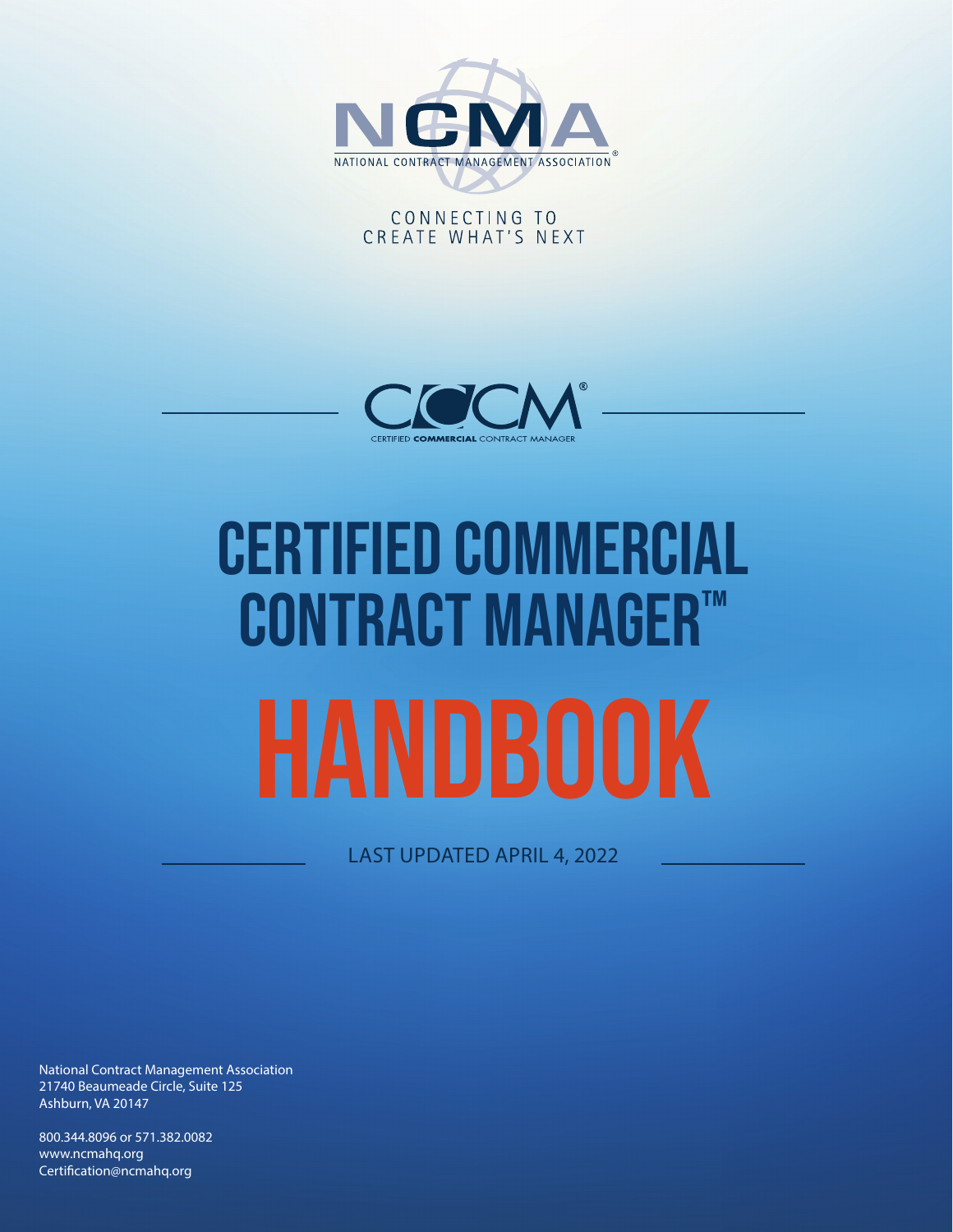

# **Handbook for the Certified Commercial Contract Manager TM**

**Effective April 4, 2022**

**National Contract Management Association**

21740 Beaumeade Circle, Suite 125 Ashburn, VA 20147

Telephone: 800.344.8096 or 571.382.0082 Fax: 703.448.0939 [www.ncmahq.org](http://www.ncmahq.org/) [Certification@ncmahq.org](mailto:Certification@ncmahq.org)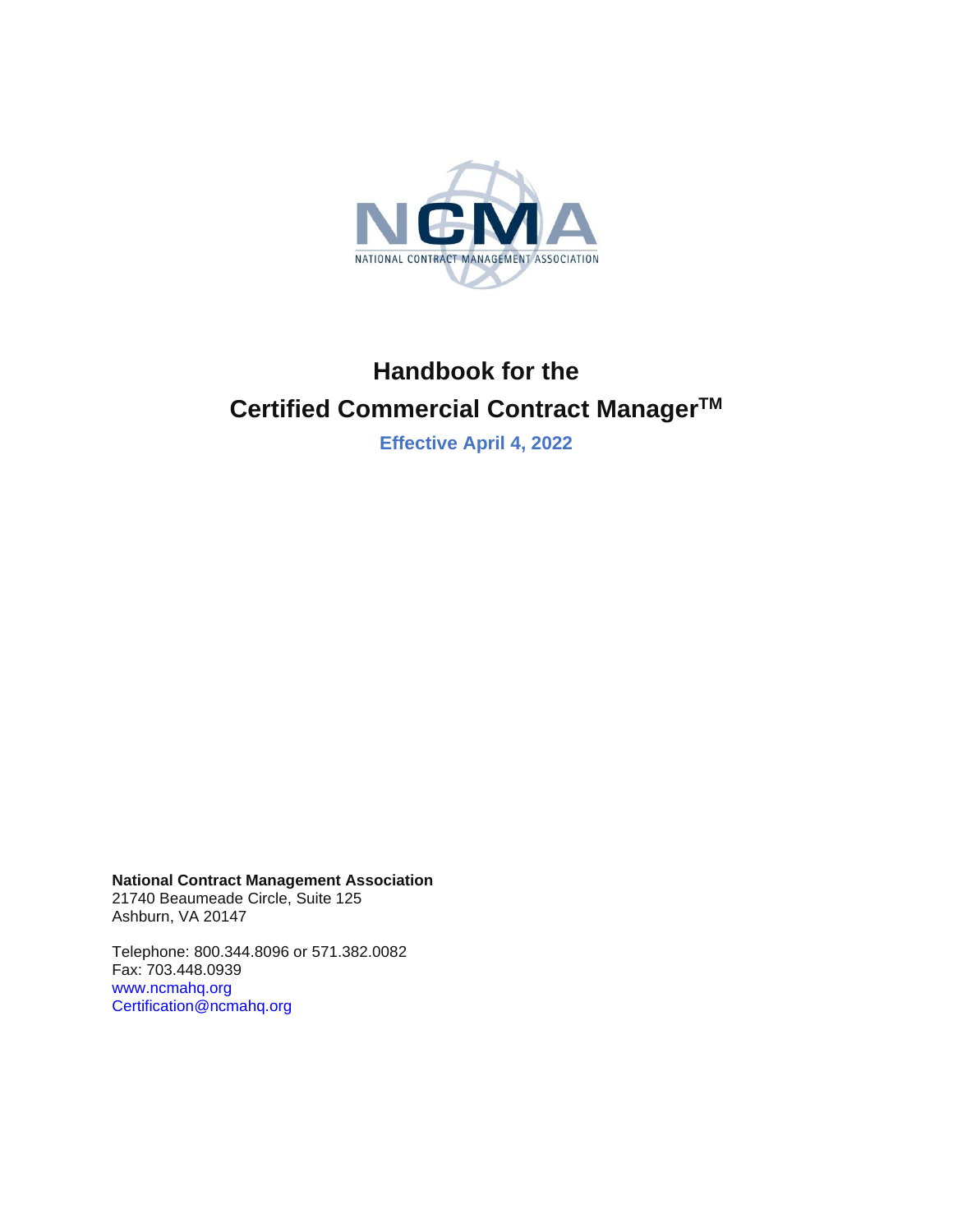## **Table of Contents**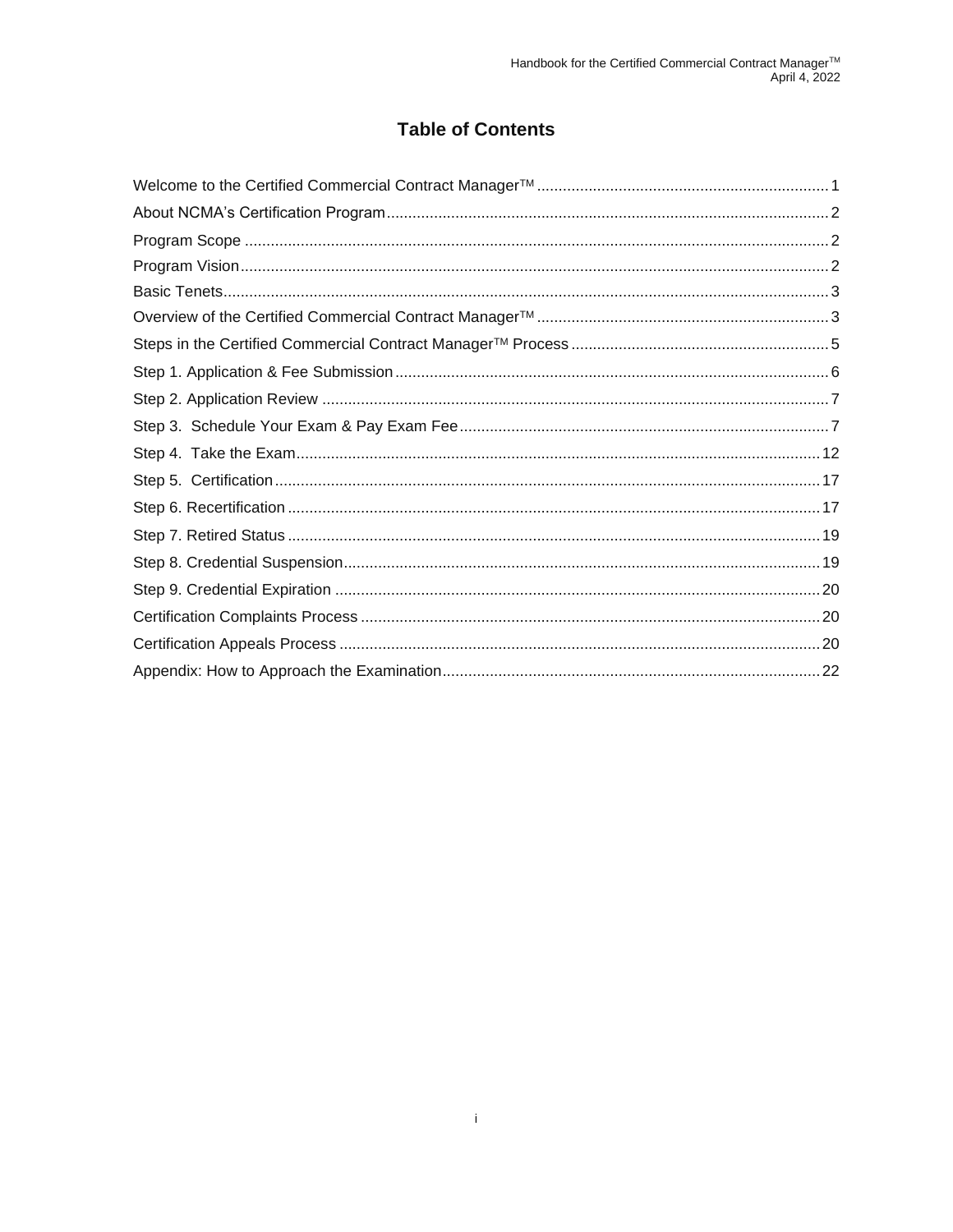# <span id="page-3-0"></span>**Welcome to the Certified Commercial Contract Manager TM**

The National Contract Management Association (NCMA) is pleased to welcome you to our certification process. Obtaining and maintaining the Certified Commercial Contract Manager™ (CCCM™) is a significant milestone in your professional development. The purpose of this handbook is to provide you with important information about the policies and procedures on how you can:

- *Apply* for the CCCM™,
- *Obtain* the CCCM<sup>™</sup>, and
- *Maintain* the CCCMTM.

NCMA requires that all CCCM™ applicants read this entire handbook.

# **NCMA Contact Information** For general information on the certification program: **Visit** [www.ncmahq.org/certifications](https://www.ncmahq.org/certifications) **Call** 800.344.8096 or 571.382.0082 **Email** [Certification@ncmahq.org](mailto:Certification@ncmahq.org)

The Certified Federal Contract Manager<sup>™</sup> Handbook was originally published on March 1, 2021.

© National Contract Management Association. All rights reserved.

"National Contract Management Association", "NCMA", the NCMA logo, "Connecting to Create What's Next", "Contract Management Standard", "CMS", "Contract Management Body of Knowledge", "CMBOK", "Certified Professional Contract Manager", "CPCM", the CPCM logo, "Certified Federal Contract Manager", "CFCM", the CFCM logo, "Certified Commercial Contract Manager", "CCCM", the CCCM logo, "Certified Contract Management Associate", "CCMA", the CCMA logo, and "Contract Management Continuing Professional Education Guide" are marks of the National Contract Management Association.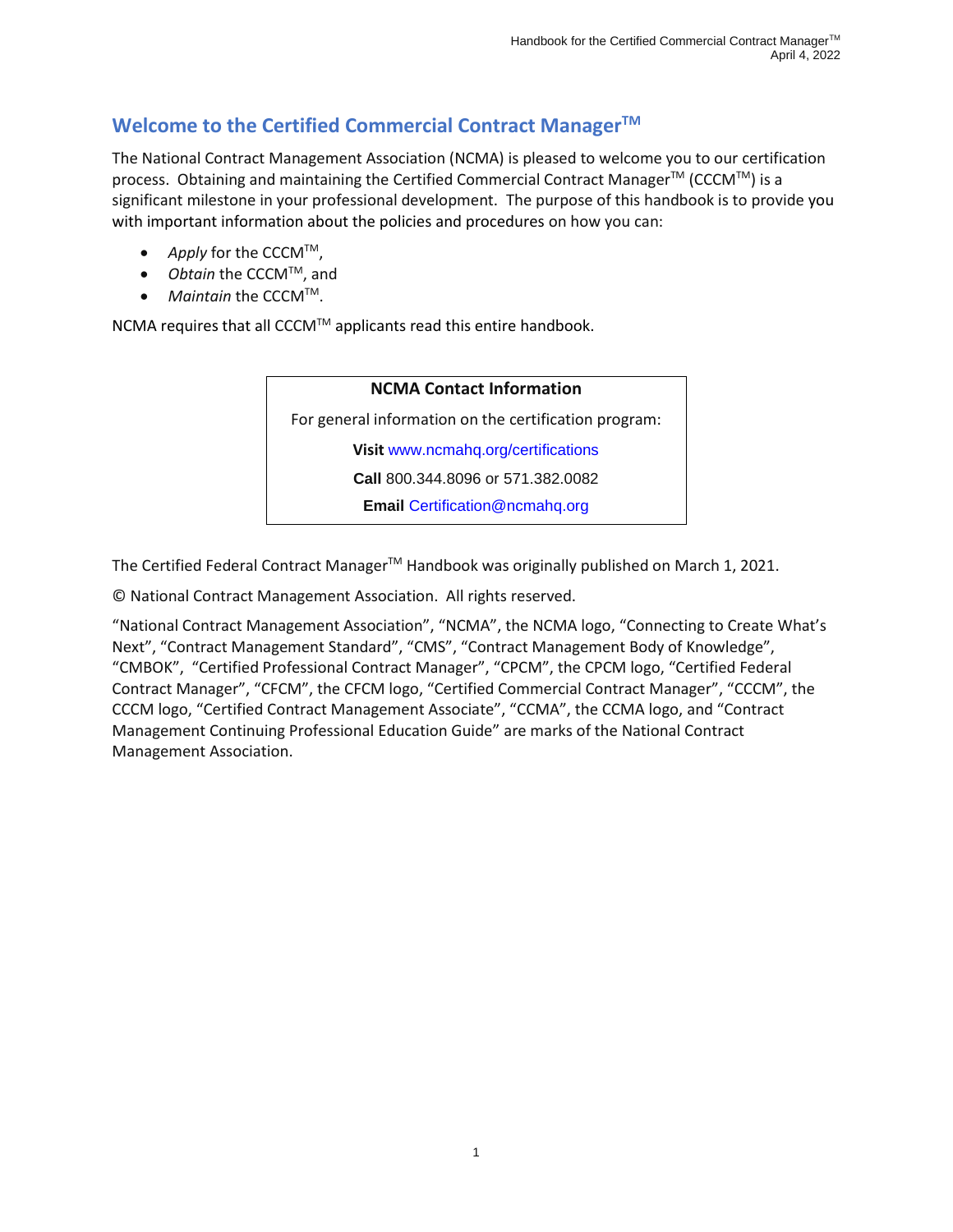# <span id="page-4-0"></span>**About NCMA's Certification Program**

#### <span id="page-4-1"></span>**Program Scope**

NCMA was founded in 1959 and has become the prevailing professional resource for those in the contract management profession. NCMA is dedicated to the professional growth and educational advancement of all contract managers. In addition, NCMA strives to serve and inform the profession it represents and to offer opportunities for the open exchange of ideas in neutral forums.

In this role, NCMA is the foremost certification body for contract management. NCMA certifications are based on an *American National Standard* (ANS), the *Federal Acquisition Regulation* (FAR), and the *Uniform Commercial Code* (UCC).

NCMA's certification program is maintained by the Certification Oversight Body, which operates as an impartial body with membership drawn from a variety of backgrounds—to include government and commercial buyers, sellers, academicians, regulatory authorities, and consultants. Collectively, this interdisciplinary group maintains the certification program with the intent to advance contract management practices and competencies. Essentially, NCMA certifications are developed and maintained by Contract Management practitioners for Contract Management practitioners.

NCMA's certification program includes:

- Certified Professional Contract Manager<sup>™</sup> (CPCM®),
- Certified Federal Contract Manager<sup>TM</sup> (CFCM<sup>TM</sup>), and
- Certified Commercial Contract Manager™ (CCCM™), and
- Certified Contract Management Associate<sup>TM</sup> (CCMA<sup>TM</sup>)

NCMA certifications are distinguished by their development and universal application, which makes them transferable across industries. A significant strength of NCMA certifications is that they are portable and not tied to any single role, contract methodology, or organization.

#### <span id="page-4-2"></span>**Program Vision**

The NCMA certification program advances contract management practices and competence. It serves as the profession's standard for the practice of contract management. NCMA certifications attest to the combined knowledge, skills, and abilities of government and commercial buyers and sellers, as well as academics, regulatory authorities, and consultants. NCMA certifications are intended to be earned by those who manage contracts and who meet the knowledge requirements expected to be acquired through relevant education, training, and experience. Following is an image of the NCMA Certification Pyramid.

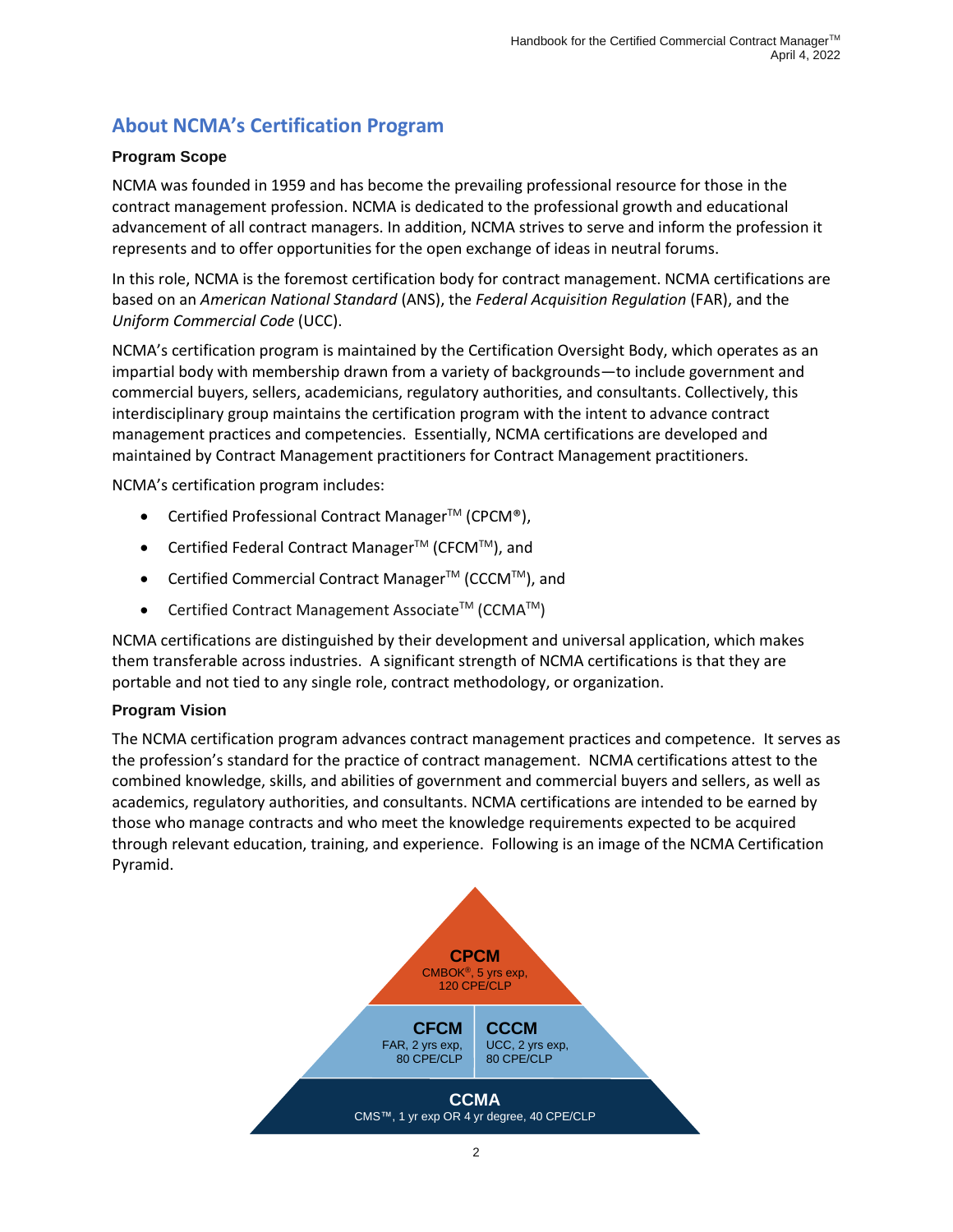## **Definitions**

"Contract management" means the actions of a contract manager to develop solicitations, develop offers, form contracts, perform contracts, and close contracts. (Source: ANSI/NCMA ASD 1-2019.)

"Contract manager" means the authorized representative or agent for a contracting party. (Source: ANS/NCMA ASD 1-2019.)

"Applicant" means a person who has submitted a certification application, but the application has not yet been approved.

"Candidate" means a person who has an approved certification application but is not yet certified.

"Certificant" means a person holding a certification in good standing.

"Retired certification status" means a recognition bestowed on eligible certificants who no longer practice in contract management or related fields. It is not an active certification status.

#### <span id="page-5-0"></span>**Basic Tenets**

NCMA will ensure that:

- a) Only those individuals who demonstrate the knowledge/skills to be competent are certified.
- b) Any instruments used to measure the candidates are fair, objective, valid, and reliable.
- c) Certification functions are separated from all other functions NCMA performs (e.g., membership, education, etc.).
- d) All certificants agree to abide by the NCMA Code of Ethics.
- e) The confidentiality of all candidate data is maintained.
- f) Fairness is demonstrated through impartiality to all certification applicants and candidates.
- g) All certifications will expire unless the recertification requirements are met.

# <span id="page-5-1"></span>**Overview of the Certified Commercial Contract Manager TM**

The CCCM® is awarded to those who meet education, training, and/or experience requirements and who demonstrate knowledge of the Uniform Commercial Code (UCC).

The UCC harmonizes the laws of [sales](https://en.wikipedia.org/wiki/Sales) and other commercial transactions across the United States through [its adoption](https://en.wikipedia.org/wiki/Uniform_Commercial_Code_adoption) by forty-nine (49) states (Louisiana is the exception), th[e District of Columbia,](https://en.wikipedia.org/wiki/District_of_Columbia) and th[e Territories of the United States.](https://en.wikipedia.org/wiki/Territories_of_the_United_States) The [UCC](https://www.law.cornell.edu/ucc/index.html) evolved from common law in the 1600s when the practices for commercial transaction laws began to codify. In the 1800s, these codified practices were used to settle landmark commercial law cases. The UCC was originally published in 1952 and has undergone several revisions. Today, the UCC's global influence and implementation are widespread spanning domestically from Native American tribes to major American corporations, and internationally from the United Nations as an organization to its individual country members.

## **Who Should Pursue the CCCMTM?**

- Commercial contract managers who are interested in any form of domestic and international commercial transactions;
- Government contract managers (Federal, State, and Local) who are interested in the foundation of government contract laws and regulations; and
- All contract managers who are interested in the source of inspiration for common law and landmark commercial law cases.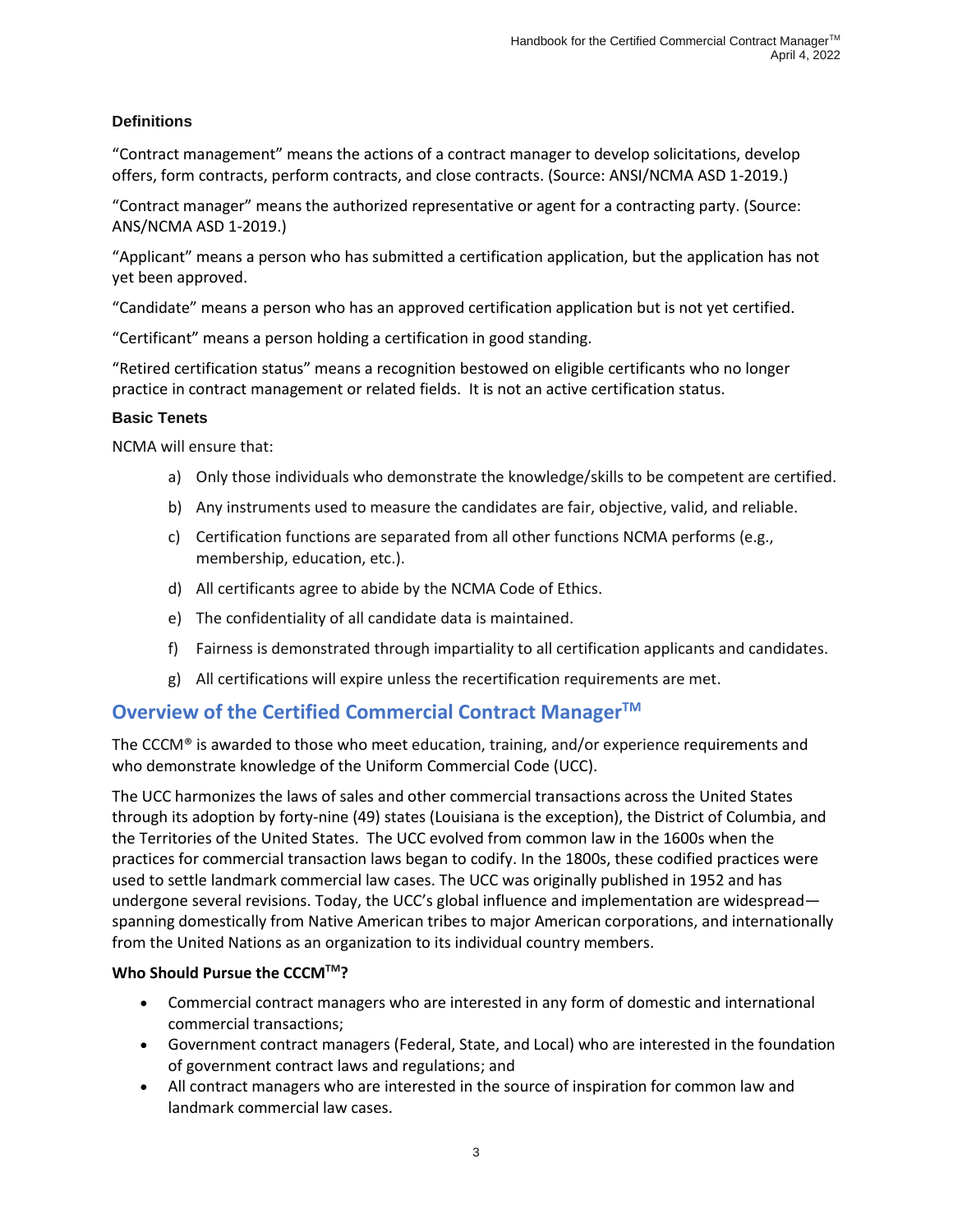#### **NCMA Certificant Expectations**

NCMA expects its certificants to behave in a professional manner while continuously striving to improve the individual competence of themselves and those around them, and to improve organizational capability. To reinforce this expectation, all applicants, candidates, certificants, and those who are in the Retired certification status must agree to and abide by th[e NCMA Code of Ethics](https://www.ncmahq.org/Web/About/Leadership/Code-of-Ethics/Web/About/Leadership/Code-of-Ethics.aspx?hkey=b4fda743-1ea3-428d-a139-a51be5994134) and th[e NCMA](https://www.ncmahq.org/Web/Certification/Certification-Policies-and-Procedures-Agreement/Web/Certification/Certification-Policies-and-Procedures-Agreement.aspx?hkey=aa46c8c3-7eb0-40b3-9175-9b654b87c7b0)  [Certification Policies & Procedures Agreement.](https://www.ncmahq.org/Web/Certification/Certification-Policies-and-Procedures-Agreement/Web/Certification/Certification-Policies-and-Procedures-Agreement.aspx?hkey=aa46c8c3-7eb0-40b3-9175-9b654b87c7b0)

- **NCMA Code of Ethics.** The Code establishes principles for members of the contract management profession. The Code requires members of the contract management profession to conduct themselves in a way that brings credit to the profession.
	- o Please visit the online [Code of Ethics](https://www.ncmahq.org/Web/About/Leadership/Code-of-Ethics/Web/About/Leadership/Code-of-Ethics.aspx?hkey=b4fda743-1ea3-428d-a139-a51be5994134) to read the Code.
- **NCMA Certification Policies & Procedures Agreement**. The Agreement establishes policies and procedures for those seeking and achieving NCMA certifications. The Agreement requires all applicants, candidates, certificants, and those who are in the Retired certification status to conduct themselves in a way that bolsters the integrity of the NCMA certification program.
	- o Please visit the online [Certification Policies & Procedures Agreement](https://www.ncmahq.org/Web/Certification/Certification-Policies-and-Procedures-Agreement/Web/Certification/Certification-Policies-and-Procedures-Agreement.aspx?hkey=aa46c8c3-7eb0-40b3-9175-9b654b87c7b0) to read the Agreement.

**The Code and the Agreement may be updated or revised from time to time. It is your responsibility to obtain, understand, and agree to the current online versions.**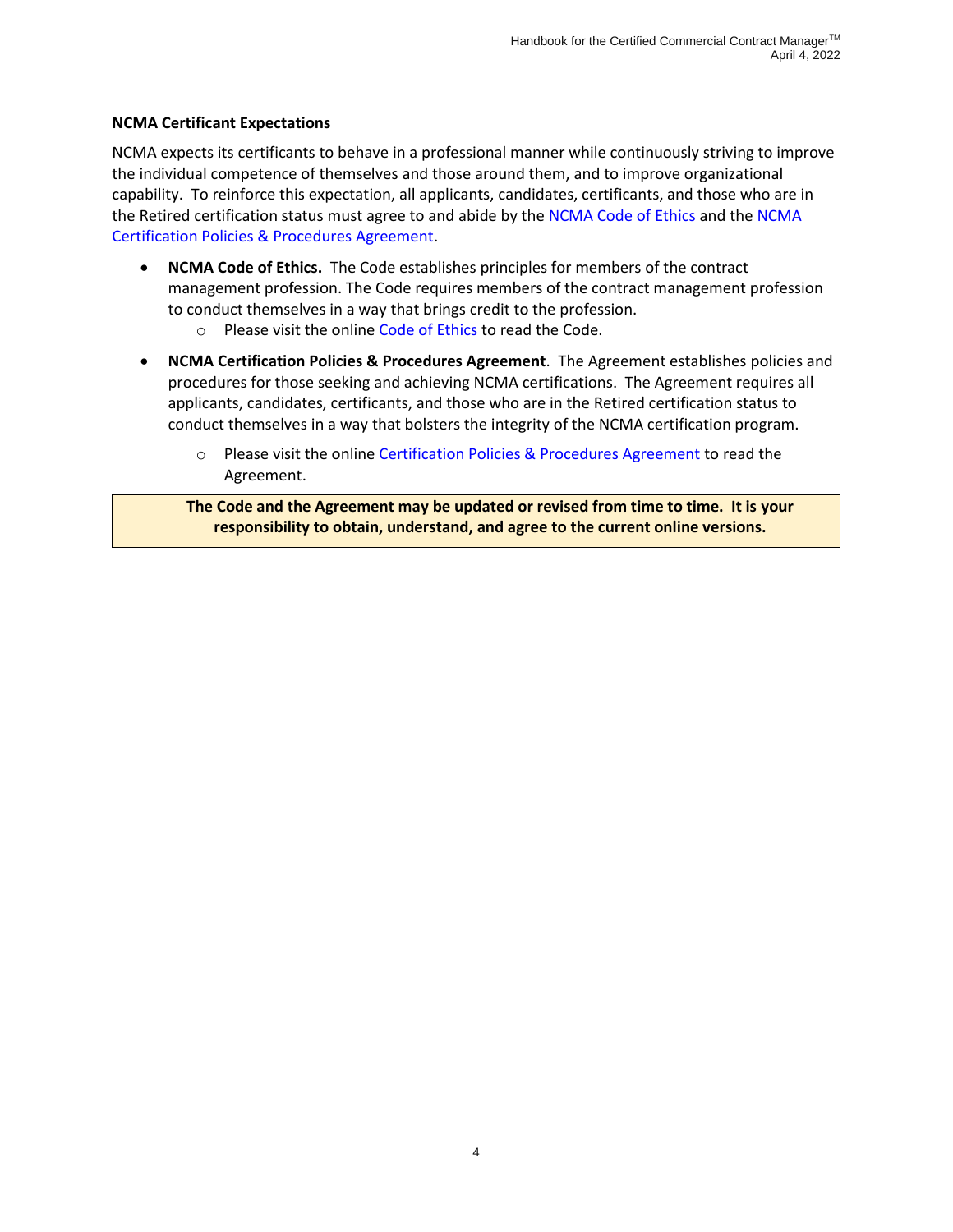# <span id="page-7-0"></span>**Steps in the Certified Commercial Contract Manager TM Process**

The following figure presents the step-by-step process to apply for, obtain, and maintain the CCCM™. Each of the steps are discussed in detail on the following pages.

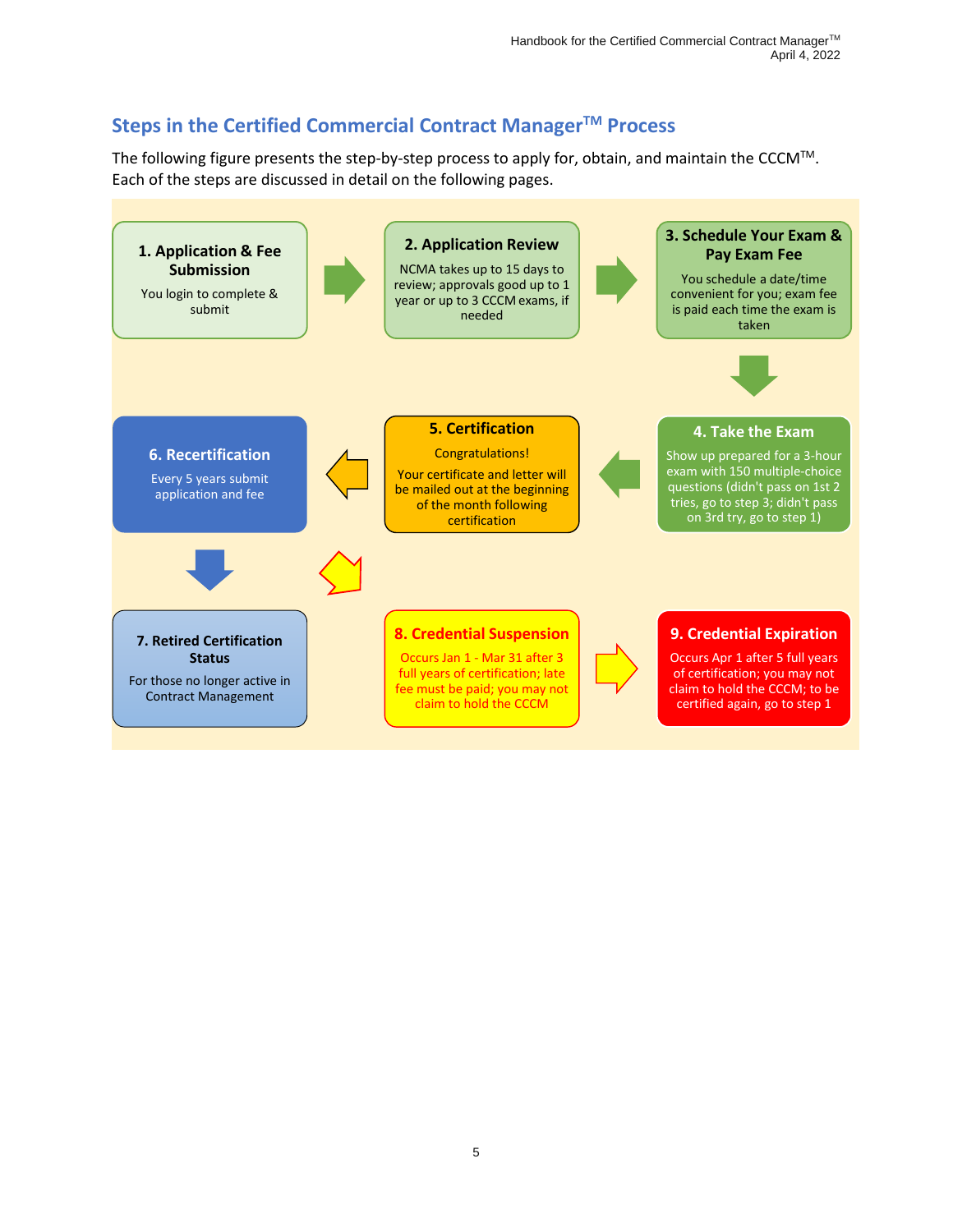# <span id="page-8-0"></span>**Step 1. Application & Fee Submission**

To be eligible for the CCCM™, you must meet certain education, training, and/or work experience requirements.

| <b>Education</b>                                                                                                                                                                                         | <b>Training</b>                              | <b>Work Experience</b>                                            |
|----------------------------------------------------------------------------------------------------------------------------------------------------------------------------------------------------------|----------------------------------------------|-------------------------------------------------------------------|
| Bachelor's degree*                                                                                                                                                                                       | 80 CPE                                       | 2 years                                                           |
| (Waivers may be requested by non-<br>degreed candidates with at least five<br>(5) years of verifiable contract<br>management experience plus 24<br>college credits that align to CMBOK<br>competencies.) | (must conform with CPE Guide <sup>TM</sup> ) | (must conform with Contract)<br>Management Standard competencies) |

\*Must be from a regionally accredited institution. For degrees outside the United States, evidence of equivalency must be provided by an independent third-party evaluator.

#### **CCCMTM Fees**

Though you are not required to be an NCMA member to obtain an NCMA certification, the fees you pay are determined by your NCMA membership status. The membership rates apply only when you are a member in good standing. The following figure presents the applicable fees.

| <b>Action</b>                                                                     | <b>Member Fee</b>                         | <b>Nonmember Fee</b>                      |
|-----------------------------------------------------------------------------------|-------------------------------------------|-------------------------------------------|
| <b>Certification Application</b><br>(good for 1 year but no more than<br>3 exams) | \$165                                     | \$365                                     |
| <b>Certification Exam</b><br>(must pay for each exam<br>individually)             | \$135 (US & Canada)<br>\$160 (all others) | \$135 (US & Canada)<br>\$160 (all others) |
| <b>Recertification Application</b><br>(submitted every 5 years)                   | \$95                                      | \$145                                     |

#### **How to Submit Payment**

Application Fee: For online application submissions, once you have uploaded your certification or recertification application, payment will be made by credit card through the NCMA shopping cart process.

Exam Fee: Exam fees are submitted directly to the testing center when you schedule your exam.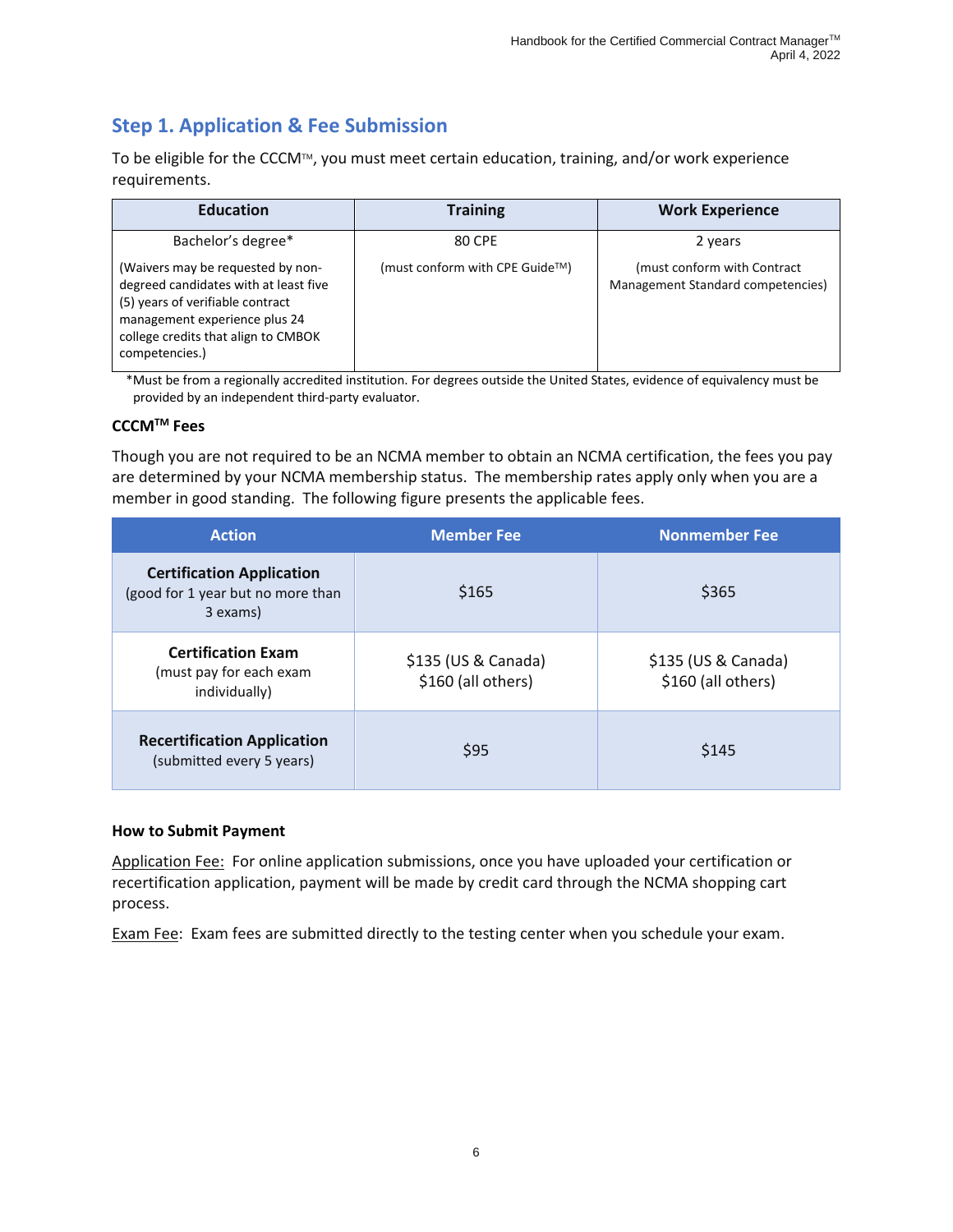#### **Special Needs Accommodations**

If you are taking the exam onsite at the testing center, you may request special needs accommodations for any NCMA exam due to disability, handicap, and/or other conditions that may impair your ability to take the exam.

Please identify your special need for exam accommodations as part of the application process. You will be required to provide documentation to support your exam accommodations.

If you do not request exam accommodations at the time of application but will require them, please contact [certification@ncmahq.org](mailto:certification@ncmahq.org) as soon as possible. If you have already scheduled your exam, you may need to cancel and reschedule the appointment.

#### **How to Access Your Application**

- 1. Log into your profile at the top of any page on the NCMA website and select Certification from the left-hand menu
- 2. From there, do one of two things:
	- Click on new application by selecting the blue button of the certification you are applying for
		- **-OR-**
	- If it is an existing certification, click on the certification within the menu
- 3. From there, follow the tabs and instructions along the top.

# <span id="page-9-0"></span>**Step 2. Application Review**

Once your application and fee have been successfully submitted, you will receive an email notification within fifteen (15) business days if your application is approved or if additional information or evidence is required.

#### **Exam Eligibility Period**

Once your application has been approved, the **one-year** exam eligibility period begins. NCMA will send you an email notification with instructions on how to schedule your exam date and time.

You may take the exam up to three (3) times within this eligibility period if you do not pass the exam on the first or second attempts. Though there are no additional application fees to take the exam the second or third time, there will be an additional exam fee for each exam taken.

# <span id="page-9-1"></span>**Step 3. Schedule Your Exam & Pay Exam Fee**

All NCMA certification exams are administered through Kryterion Testing Centers and it is the responsibility of the candidate to schedule the exam. The CCCM™ exam may be taken onsite or online. In both cases, the proctoring is performed by Kryterion. NCMA cannot reserve or guarantee seating at the testing centers or if they are online proctored (OLP). We recommend that you schedule your exam as soon as you determine the date on which you want to take it and at least three (3) months before the expiration of your eligibility period.

Please save all exam scheduling verifications and correspondence received for your records.

The remaining portion of this step is divided into three sections:

- Step 3.1 Testing Center Exam Instructions,
- Step 3.2 OLP Exam Instructions, and
- Step 3.3 How to Reschedule or Cancel Your Exam Appointment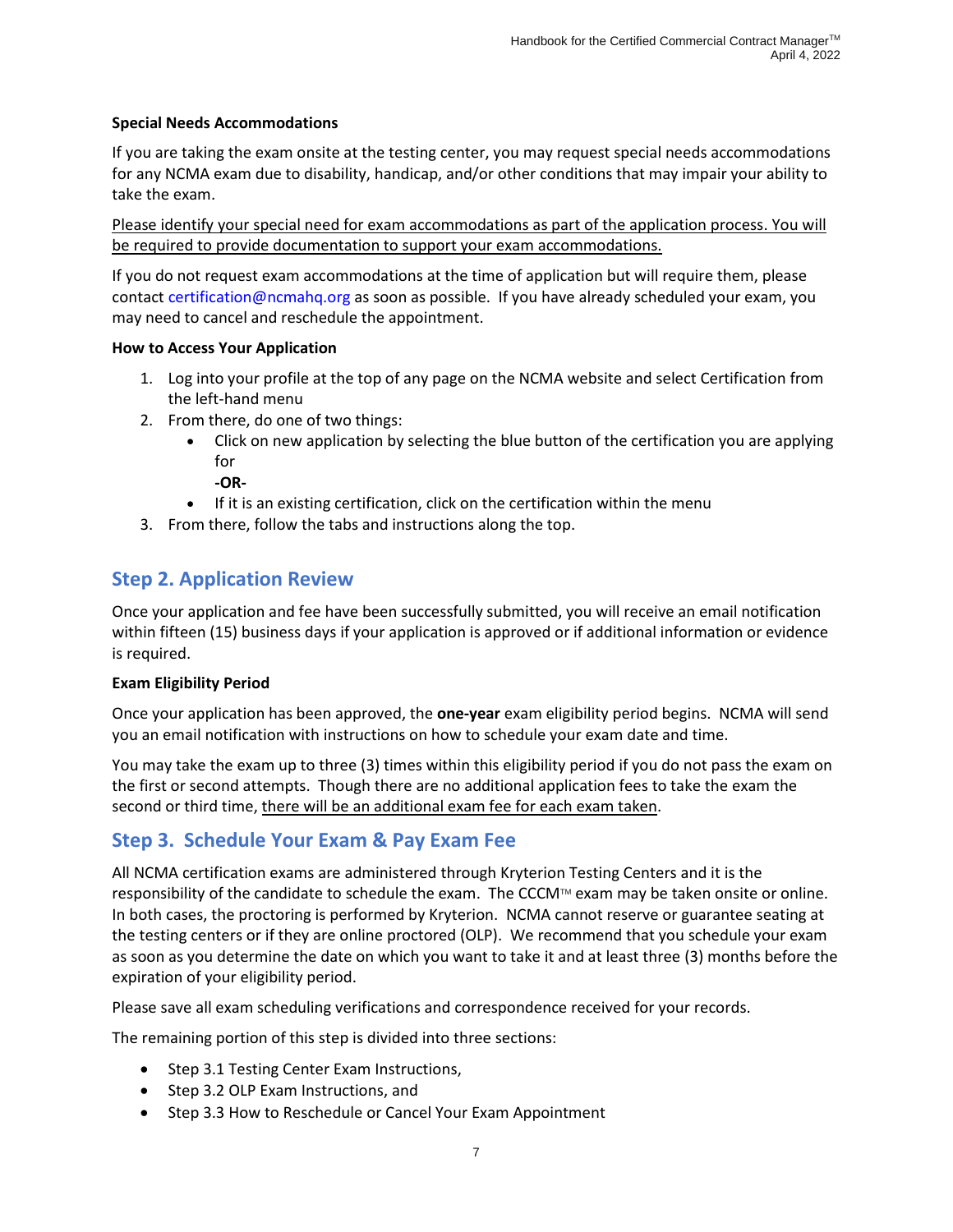#### **Step 3.1 Testing Center Exam Instructions**

Taking an exam at a testing center can be a new, exciting, yet anxious experience. We want you to feel relaxed and comfortable when visiting a Kryterion Testing Center, so we've provided the following overview on what to expect as you move through the process:

#### **1. Registration & Payment**

You will register for your exam through NCMA's Webassessor portal (access is provided in the application approval email mentioned in Step 2). During this process you will select your desired exam, choose Onsite delivery, and select a Testing Center, date, and time for your exam session. You will also be asked to pay the exam fee at this time.

#### **2. Confirmation**

You will receive an email confirming your scheduled testing date, time, Kryterion Testing Center location, and your **Test Taker Authorization Code.** This code is required to launch your exam at the Testing Center.

#### **3. Check-In at the Testing Center**

Arrive 15 minutes prior to your scheduled exam time. Two forms of identification are **required** at the Testing Center, and they will be verified and recorded. The name on your two forms of identification **must match exactly** with your name as specified in your test-taker profile in Webassessor. Additionally, all identification must be current. Expired identification will not be accepted. You will also need to provide the Test Taker Authorization Code from your Confirmation email. The Kryterion Certified Proctor (KCP) will provide you with documentation about preparing for your exam session while your workstation is prepared in the testing room.

#### **4. Personal Items**

*DO NOT bring personal items with you to the testing center.* NCMA, Kryterion, Inc., and Kryterion Testing Center locations are not responsible for lost or stolen items. You will be asked to place any personal items in a cabinet, locker, or compartment prior to entering the exam area. Personal items include but are not limited to bags, purses, keys, wallets, hats, briefcases, books, cell phones, calculators, portable electronic devices, watches, and any weapons or firearms.

#### **5. Taking Your Exam**

Once your exam has loaded, the proctor will escort you to the workstation in the testing room and you may then begin your exam. The test engine provides you with detailed instructions on how to take the exam and walks you through each step of the process. Scratch paper is provided by the proctor but is collected by the proctor prior to the candidate leaving the facility. Under no circumstances are candidates allowed to remove scratch paper from the facility, even if it is blank.

#### **6. Submitting Your Exam**

At the end of your exam session, you will be prompted to notify the proctor that you have completed the exam. The KCP will submit your exam and complete the check-out process.

#### **7. Exam Results**

Exam results are provided immediately on-screen after submission (results will not be printed by the Testing Center). However, any score provided at the conclusion of a candidate's exam session is considered preliminary until the candidate receives notice from NCMA that the result is official.

#### **Step 3.2 OLP Exam Instructions**

#### **1. Registration & Payment**

You will register for your exam through NCMA's Webassessor portal (access is provided in the application approval email mentioned in Step 2). During this process you will select your desired exam,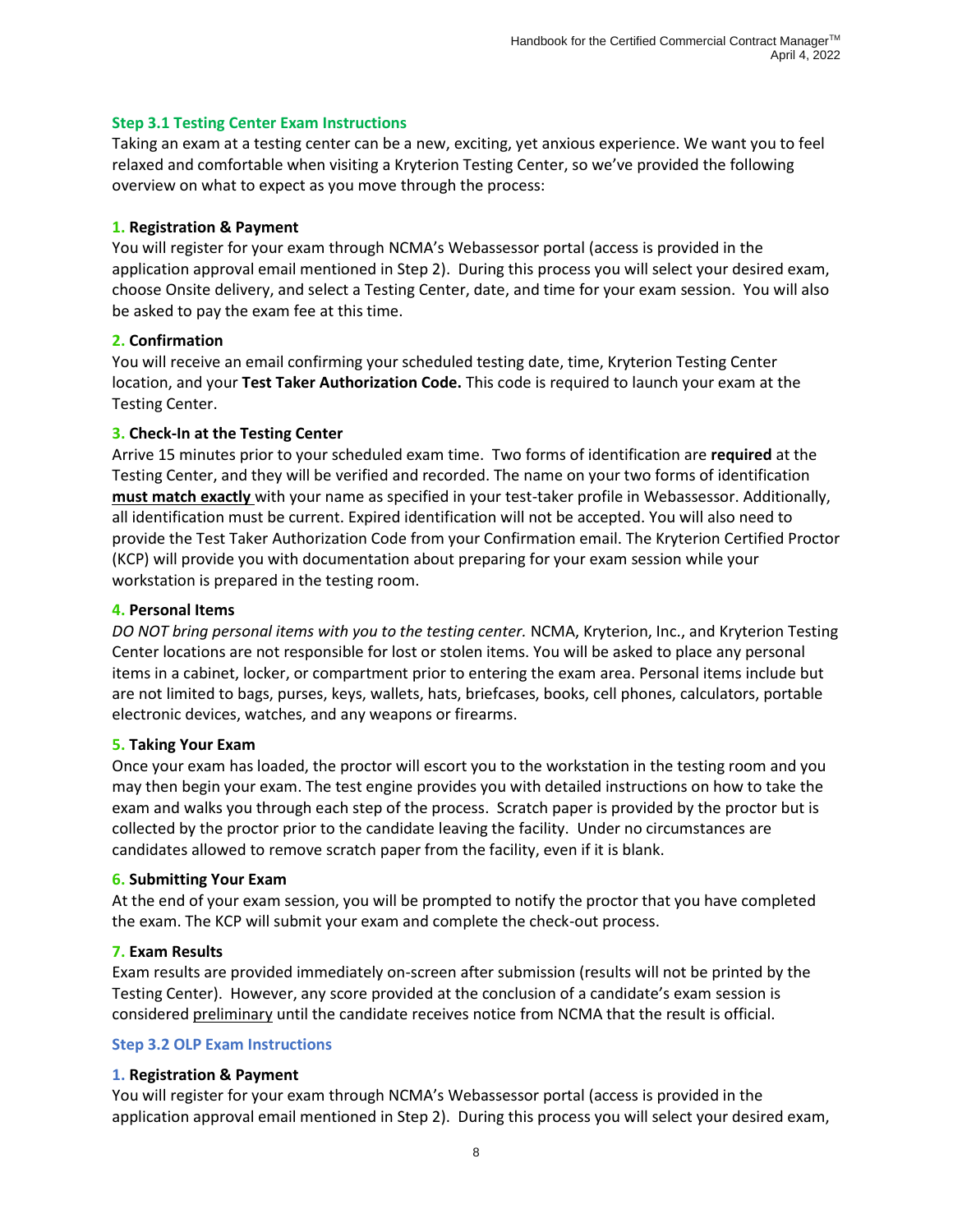choose OLP delivery, and select a date and time for your exam session. You will also be asked to pay the exam fee at this time.

#### **2. Confirmation**

You will receive an email confirming your scheduled testing date, time, and your **Test Taker Authorization Code.** This code is required to launch your exam.

#### **3. Check-In**

Arrive 15 minutes prior to your scheduled exam time. Two forms of identification are **required** and they will be verified and recorded by the OLP proctor. The name on your two forms of identification **must match exactly** with your name as specified in your test-taker profile in Webassessor. Additionally, all identification must be current. Expired identification will not be accepted. You will also need to provide the Test Taker Authorization Code from your Confirmation email.

#### **4. How to Launch an Online Proctored (OLP) Exam**

Click the **My Assessments** tab of your Webassessor account to view the associated screen. You will find your exam listed in the Scheduled Exams section.

The Launch button appears 10 minutes before the exam is scheduled to start and remains visible for 30 minutes, or until you click it to begin.

Once you have selected the Launch button, Webassessor will automatically log you out of your account for security reasons. Your Webassessor browser page will display the following: "You have launched an online proctored test and have been logged out of the system for security reasons."

*Note*: All test candidates are recorded during the entire exam.

#### **5. Video Camera Preview Page and Camera Position**

Webassessor will display a Video Camera Preview page.

- Use the live video display to adjust the location of your webcam.
- Verify that your microphone is working.

#### **6. Security Check**

NCMA requires you to complete a few simple exam security checks before starting your online proctored exam. This "pre-check" typically involves an ID confirmation and a 360-degree video review of your test environment.

#### **7. Testing Environment Requirements**

- Breaks during an exam are not allowed.
- Your room must be well lit, quiet, and free of distractions.
- Your immediate surroundings must be clutter-free. There is only one active computer, one active monitor, one keyboard, and one mouse.
- No test aids are authorized. However, an online scratch space is available to the candidates during the exam. After the exam closes, no data or text from the scratch space will be stored.
- You must not wear a lanyard, badge, hat, watch, or jewelry. (Remove them before the exam starts.)
- You may not interact with anyone aside from online support staff during your exam.
- You may not use dual monitors.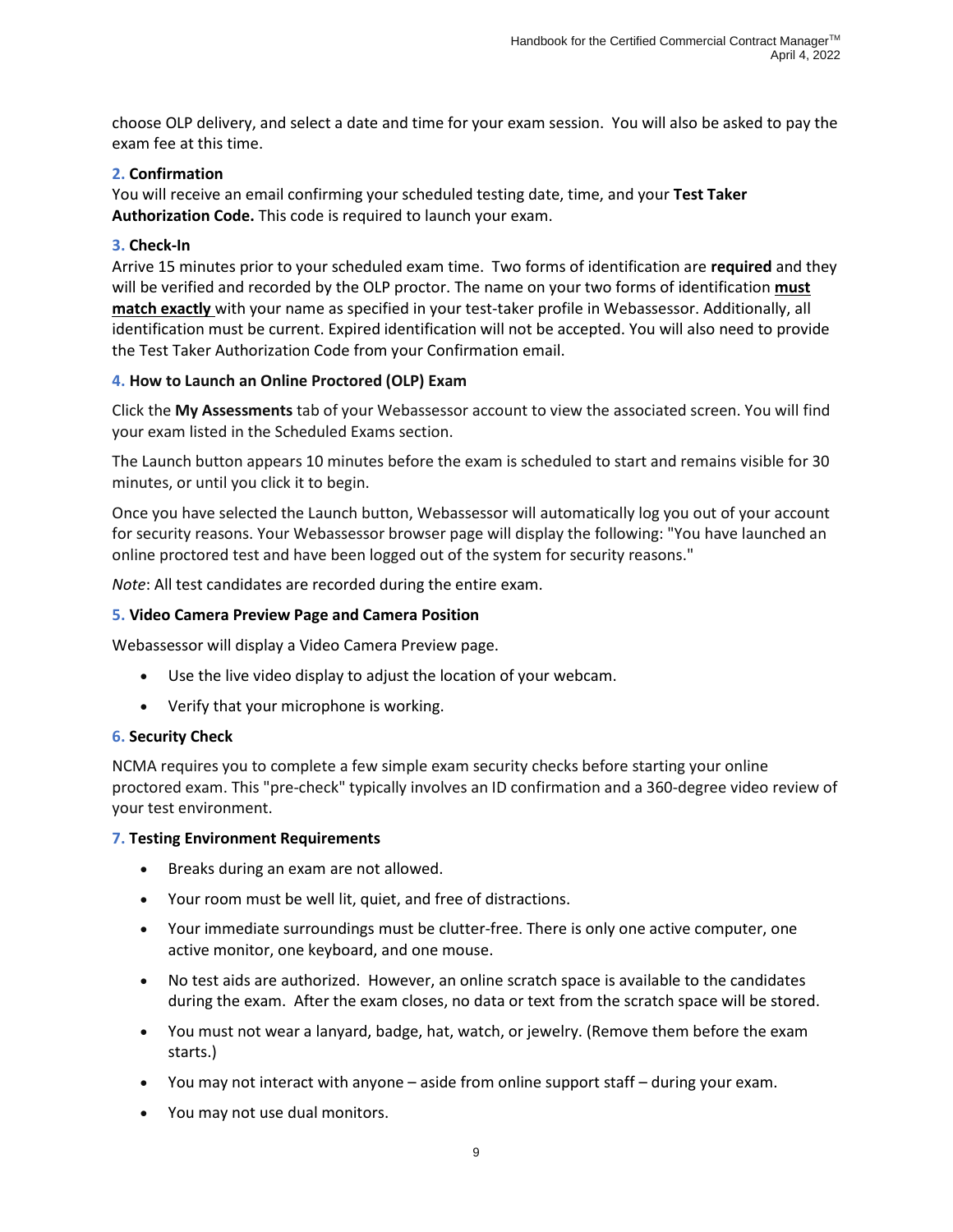- Do not lean out of the camera view during your exam. A proctor must be able to see you at all times.
- Cell phones or any other "smart" devices are not permitted in the testing area.
- Reading the exam aloud or talking is prohibited.

*Note*: If the testing environment or system set-up are not satisfactory, you will receive instructions to help you correct the issue(s). Once Kryterion approves the adjustments, your exam will resume.

**Failure to satisfy the preceding requirements or follow instructions can lead to termination of your exam and forfeiture of your payment. NCMA will be notified. Where conflicts exist, NCMA rules supersede any guidance shared by NCMA's testing partner, Kryterion Global Testing Solutions.**

#### **8. Online Exam System Requirements**

**Summary**: Online or remote proctored exams should be done on a personal computer, no virtual machines are allowed, and the download of Sentinel may require an Administrative user account.

To see the full list of online exam system requirements and to perform a system check, please visit the [Kryterion website.](https://kryterion.force.com/support/s/article/Online-Testing-Requirements?language=en_US)

**Additional Consideration:** You must disable all software that can interfere with your online proctored exam. This includes, but is not limited to, pop-up blockers, antivirus software, firewalls, VMWare/Bootcamp, Skype, Photobooth, and TeamViewer.

#### **9. Communication with the Testing Center After the Exam Session Starts**

**PLEASE NOTE:** Once the exam session begins, chat is the only method of communication with the testing center. Also, getting the technician engaged could take  $3 - 4$  minutes but any lost time will be added to the exam session.

#### **Step 3.3 How to Reschedule or Cancel Your Exam Appointment**

You may reschedule or cancel your testing-center registration without incurring an additional fee with advance notice of at least 72 hours before the scheduled start time of your exam. Please Note: 72 hours is not three business days; it is 72 hours prior to the scheduled exam start time.

Reschedules and cancellations more than 72 hours before your exam start time can typically be completed free of charge through your NCMA account in Webassessor. If you reschedule or cancel *within* 72 hours of your scheduled exam start time, you may be charged an additional fee.

#### How to Reschedule Your Assessment:

- 1. Log in to your account in Webassessor.
- **2.** Click on the **My Assessments** tab and locate the Scheduled Assessments section and click on the Reschedule/Cancel link to the right of your scheduled assessment. From this exam details page, the Reschedule and Cancel buttons will be available.
- 3. **To reschedule your assessment**, select the Reschedule/Cancel link and follow the prompts.
	- If you are within the reschedule window, you will be prompted to pay the reschedule fee. Submit your payment details in order to complete the reschedule process. An email will be sent confirming the payment and rescheduling of your assessment.
	- Click Done on the purchase-confirmation page to return to your account home screen.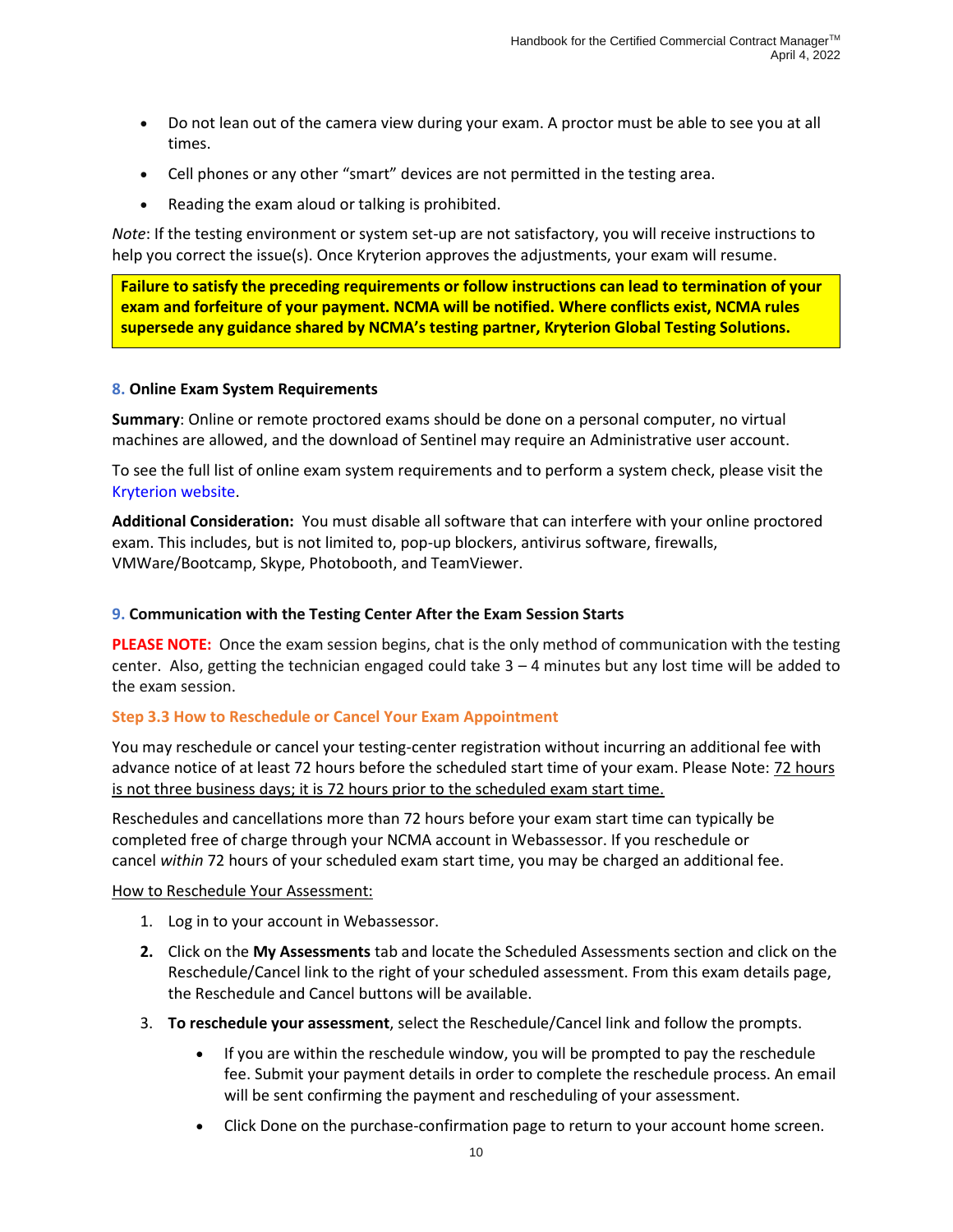#### How to Cancel Your Assessment:

- 1. Log in to your account in Webassessor.
- 2. Click on the **My Assessments** tab and locate the Scheduled Assessments section and click on the Reschedule/Cancel link to the right of your scheduled assessment. From this assessment details page, the Reschedule and Cancel buttons will be available.
- 3. If you cancel an upcoming assessment at a testing center outside of the 72-hour window, you will receive a refund for any fees you paid for the assessment. If you cancel an upcoming assessment within the 72-hour window, you will receive a partial refund (the assessment fee less the late-cancellation fee).
- 4. If you cancel an upcoming online proctored assessment outside of the 24-hour window, you will receive a refund for any fees you paid for the assessment. If you cancel an upcoming assessment within the 24-hour window, you will receive a partial refund (the assessment fee less the latecancellation fee).
- 5. **To cancel your assessment**, select the Cancel option.
	- If you are within the cancellation window, you will see your total eligible refund amount on the following screen.
	- If you submit the cancellation request, your assessment will be cancelled, and you will be issued a refund to the original credit card used to complete the transaction. You will then be redirected to your account home screen. This refund may take 8-10 days to fully process.
		- o An email will be sent confirming the cancellation of your assessment and the amount refunded.

#### **No-Show Status**

<span id="page-13-0"></span>Failure to notify Kryterion or NCMA within the specified time periods to reschedule or cancel your exam and failure to meet a scheduled exam appointment will result in a no-show status. With a no-show status, you will forfeit the exam fee and you must pay the full exam fee to schedule another exam appointment.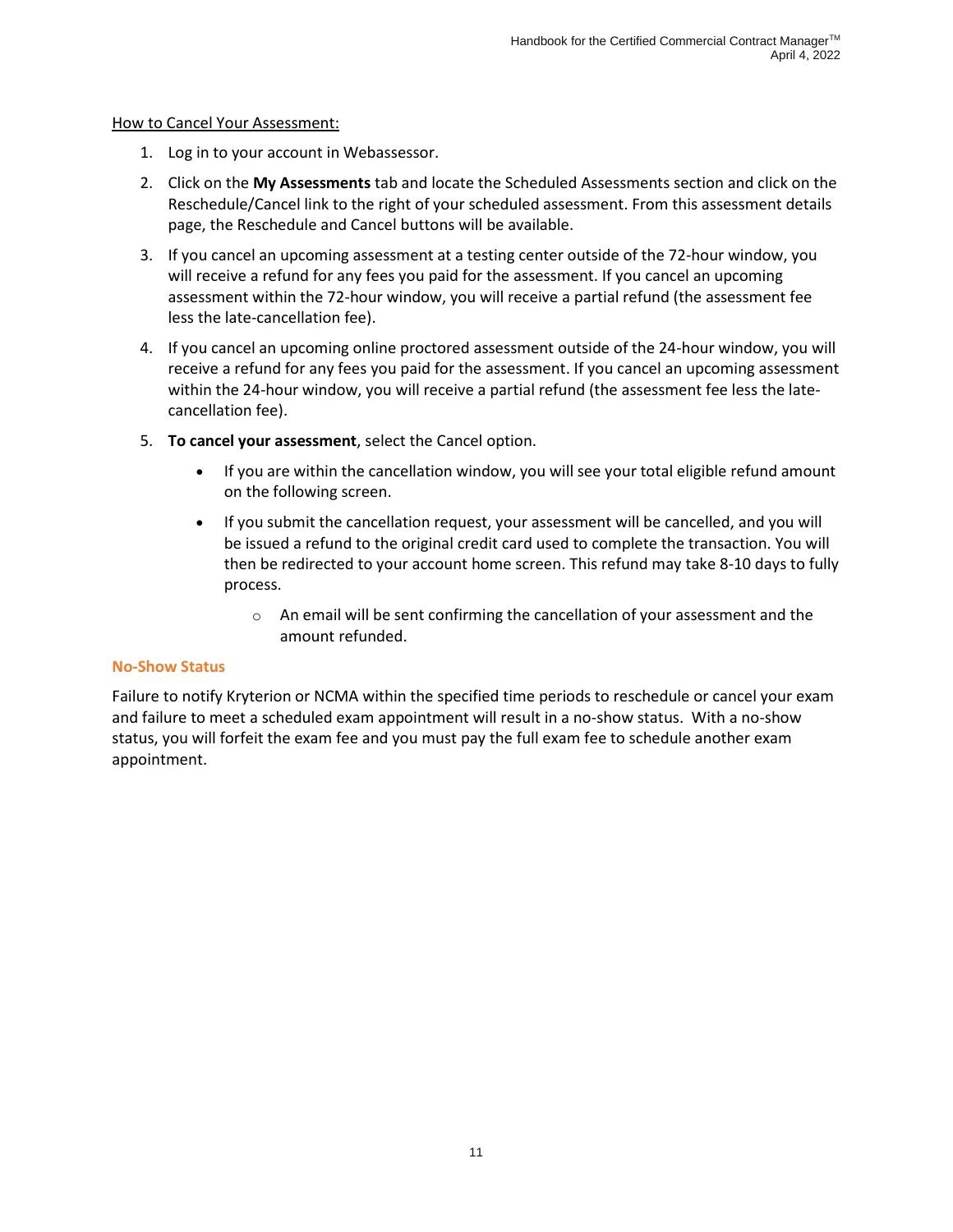# **Step 4. Take the Exam**

#### **NCMA Exam Confidentiality Agreement**

Prior to beginning the exam, all candidates are presented with the following Exam Confidentiality Agreement (ECA):

As a candidate for this exam, you are required to follow the terms of the NCMA Exam Confidentiality Agreement (ECA) and the NCMA Code of Ethics. Please read and agree to the following before beginning your exam:

- 1. I will follow all NCMA certification program policies and requirements. I understand that failure to do so may result in investigation and sanctions by NCMA, which could include canceling my exam results and forbidding me from taking future exams.
- 2. I understand that NCMA exams are confidential. I will not discuss or disclose the questions, content, or answers from my exam to any person or organization, including other candidates, education providers, or exam preparation services, etc. at any time.
- 3. Prior to this exam, I have not received information from any source regarding the confidential questions, content, or answers of this exam.
- 4. I will promptly report to NCMA any possible violations of the ECA, NCMA Code of Ethics, or NCMA certification program policies by myself or others.

The ECA is a reminder of some, but not all, of the security related policies that the candidate previously accepted during their application. Failure to agree with any or all of the ECA will result in the immediate termination of the candidate's exam session.

#### **CCCMTM Exam**

The CCCM<sup>TM</sup> exam is based on the competencies found in the CMS<sup>TM</sup>. The exam is comprised of 150 multiple-choice questions, with each question having four (4) options. Candidates are allowed up to three (3) hours to complete the exam.

Successful candidates receive a passing score of at least **70%** on the exam.

Candidates who do not receive a passing score must wait at least thirty (30) days before retaking the exam. If the exam is not passed on the second attempt, candidates must wait at least sixty (60) days before retaking the exam. If the exam is not passed on the third attempt candidates must wait at least ninety (90) days, AND a new application and fee must be submitted.

#### **CCCMTM Exam Information**

The CCCM™ exam is comprised of 150 multiple-choice questions. The following formula is used to determine the 3-hour length of the exam.

| <b>Category</b> | <b>Minutes per</b><br><b>Question</b> | <b>Number of</b><br><b>Questions</b> | <b>Minutes</b> |
|-----------------|---------------------------------------|--------------------------------------|----------------|
| Questions       |                                       | 150                                  | 150            |
| Exam Review     |                                       |                                      | 30             |
| <b>Total</b>    |                                       |                                      | 180            |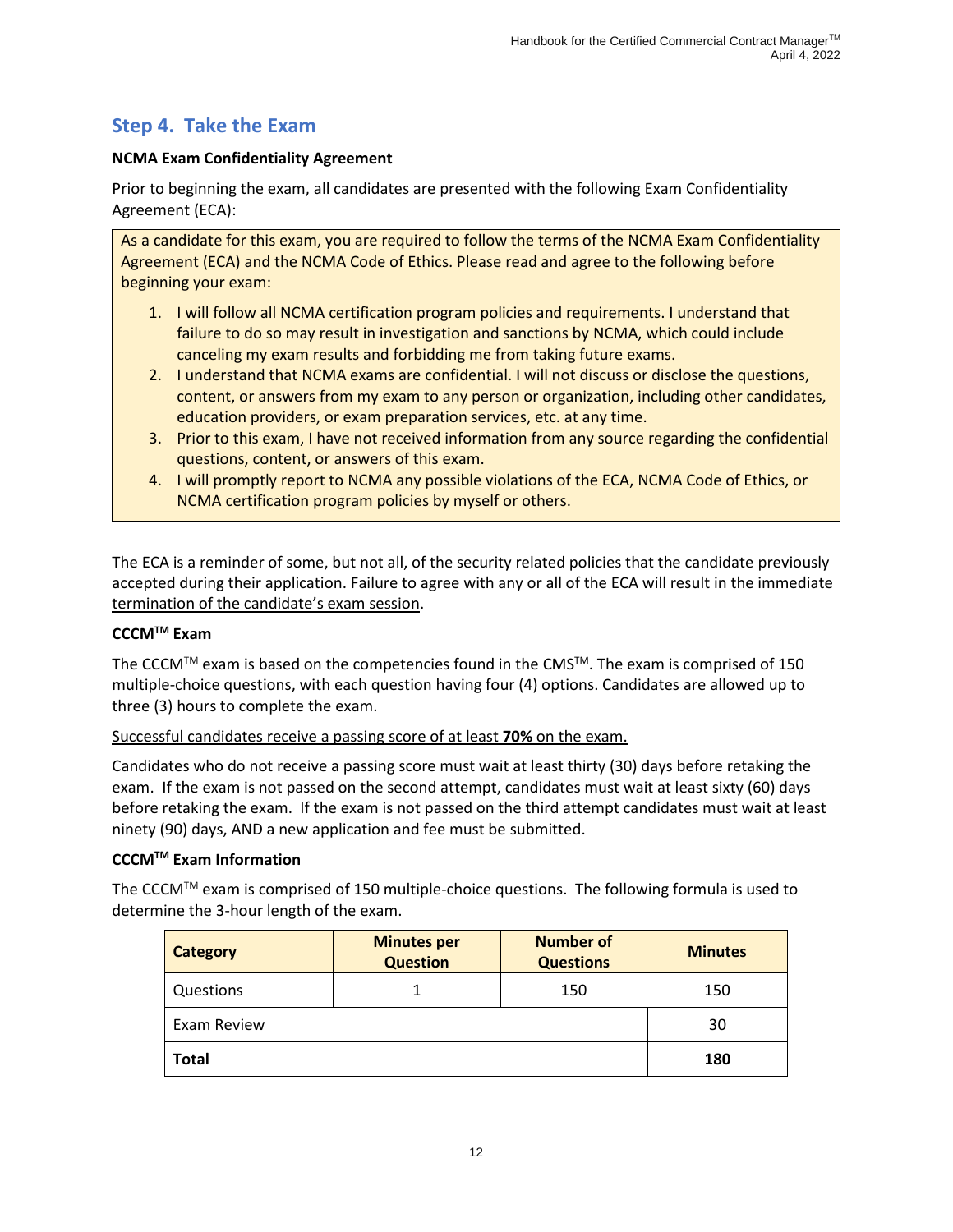#### **Item Development**

The exam questions for the CCCM $TM$  are:

- Developed and independently validated by working groups,
- Referenced to the UCC, and
- Monitored through psychometric analysis.

#### **CCCMTM Exam Blueprint**

The exam blueprint details the range of questions contained in each UCC Article. The following table presents the number of possible questions in each Article.

| <b>Article</b> | <b>Title</b>                         | Qs  |
|----------------|--------------------------------------|-----|
| $\mathbf{1}$   | <b>General Provisions</b>            | 15  |
| 2              | Sales                                | 30  |
| 2a             | Leases                               | 30  |
| 3              | <b>Negotiable Instruments</b>        | 20  |
| 4              | <b>Bank Deposits and Collections</b> | 10  |
| 4a             | <b>Funds Transfer</b>                | 5   |
| 5              | Letters of Credit                    | 8   |
| 6              | <b>Bulk Sales</b>                    | 15  |
| 7              | Documents of Title                   | 7   |
| 8              | <b>Investment Securities</b>         | 5   |
| 9              | <b>Secured Transactions</b>          | 5   |
|                | <b>Total</b>                         | 150 |

#### **CCCMTM Exam Content Matrix**

The following table presents a matrix that aligns UCC competencies with the CCCM™ exam knowledge content areas. The CCCMTM competencies are the UCC Articles and the CCCMTM knowledge content areas are the Article Subparts. The matrix presents the type of knowledge necessary to exhibit knowledge as a contract manager from the perspective of the commercial environment.

| CCCM™ Competencies               | <b>CCCM™ Exam Knowledge Content Areas</b>                  |
|----------------------------------|------------------------------------------------------------|
| 1.0                              | K1.1 General Provisions                                    |
| <b>General Provisions (2001)</b> | K1.2 General Definitions and Principles of Interpretation  |
|                                  | K1.3 Territorial Applicability and General Rules           |
|                                  |                                                            |
| 2.0                              | K2.1 Short Title, General Construction, and Subject Matter |
| Sales (2002)                     | K2.2 Form, Formation, and Readjustment of Contract         |
|                                  | K2.3 General Obligation and Construction of Contract       |
|                                  | K2.4 Title, Creditors, and Good Faith Purchasers           |
|                                  | K2.5 Performance                                           |
|                                  | K2.6 Breach, Repudiation, and Excuse                       |
|                                  | K2.7 Remedies                                              |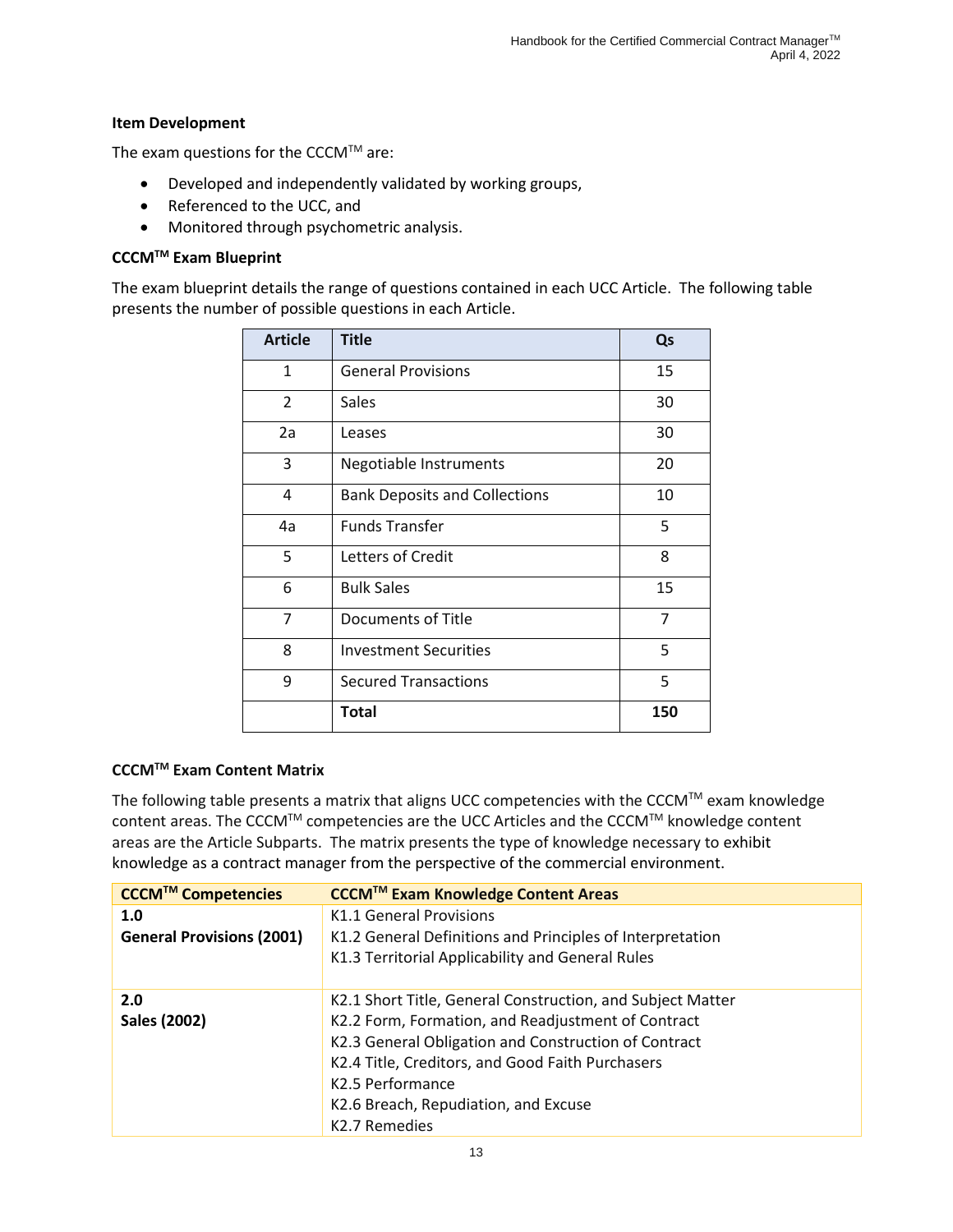| 2A.0<br><b>Leases (2002)</b>                                    | <b>K2A.1 General Provisions</b><br>K2A.2 Formation and Construction of Lease Contract<br>K2A.3 Effect of Lease Contract<br>K2A.4 Performance of Lease Contract: Repudiated, Substituted, and<br>Excused<br>K2A.5 Default                                                                                                      |
|-----------------------------------------------------------------|-------------------------------------------------------------------------------------------------------------------------------------------------------------------------------------------------------------------------------------------------------------------------------------------------------------------------------|
| 3.0<br><b>Negotiable Instruments</b><br>(2002)                  | K3.1 General Provisions and Definitions<br>K3.2 Negotiation, Transfer, and Indorsement<br>K3.3 Enforcement of Instruments<br>K3.4 Liability of Parties<br>K3.5 Dishonor<br>K3.6 Discharge and Payment                                                                                                                         |
| 4.0<br><b>Bank Deposits and</b><br><b>Collections (2002)</b>    | K4.1 General Provisions and Definitions<br>K4.2 Collection of Items: Depositary and Collecting Banks<br>K4.3 Collection of Items: Payor Banks<br>K4.4 Relationship between Payor Bank and Its Customer<br>K4.5 Collection of Documentary Drafts                                                                               |
| 4A.0<br><b>Funds Transfer (2012)</b>                            | K4A.1 Subject Matter and Definitions<br>K4A.2 Issue and Acceptance of Payment Order<br>K4A.3Execution of Sender's Payment Order by Receiving Bank<br>K4A.4 Payment<br>K4A.5 Miscellaneous Provisions                                                                                                                          |
| 5.0<br>Letters of Credit (1995)                                 | K5.1 Letters of Credit                                                                                                                                                                                                                                                                                                        |
| 6.0<br><b>Bulk Transfers and</b><br>[Revised] Bulk Sales (1989) | K6.1 Subject Matter and Definitions                                                                                                                                                                                                                                                                                           |
| 7.0<br>Documents of Title (2003)                                | K7.1 General<br>K7.2 Warehouse Receipts: Special Provisions<br>K7.3 Bills of Lading: Special Provisions<br>K7.4 Warehouse Receipts and Bills of Lading: General Obligations<br>K7.5 Warehouse Receipts and Bills of Lading: Negotiation and Transfer<br>K7.6 Warehouse Receipts and Bills of Lading: Miscellaneous Provisions |
| 8.0<br><b>Investment Securities</b><br>(1994)                   | K8.1 Short Title and General Matters<br>K8.2 Issue and Issuer<br>K8.3 Transfer of Certificated and Uncertificated Securities<br>K8.4 Registration<br>K8.5 Security Entitlements                                                                                                                                               |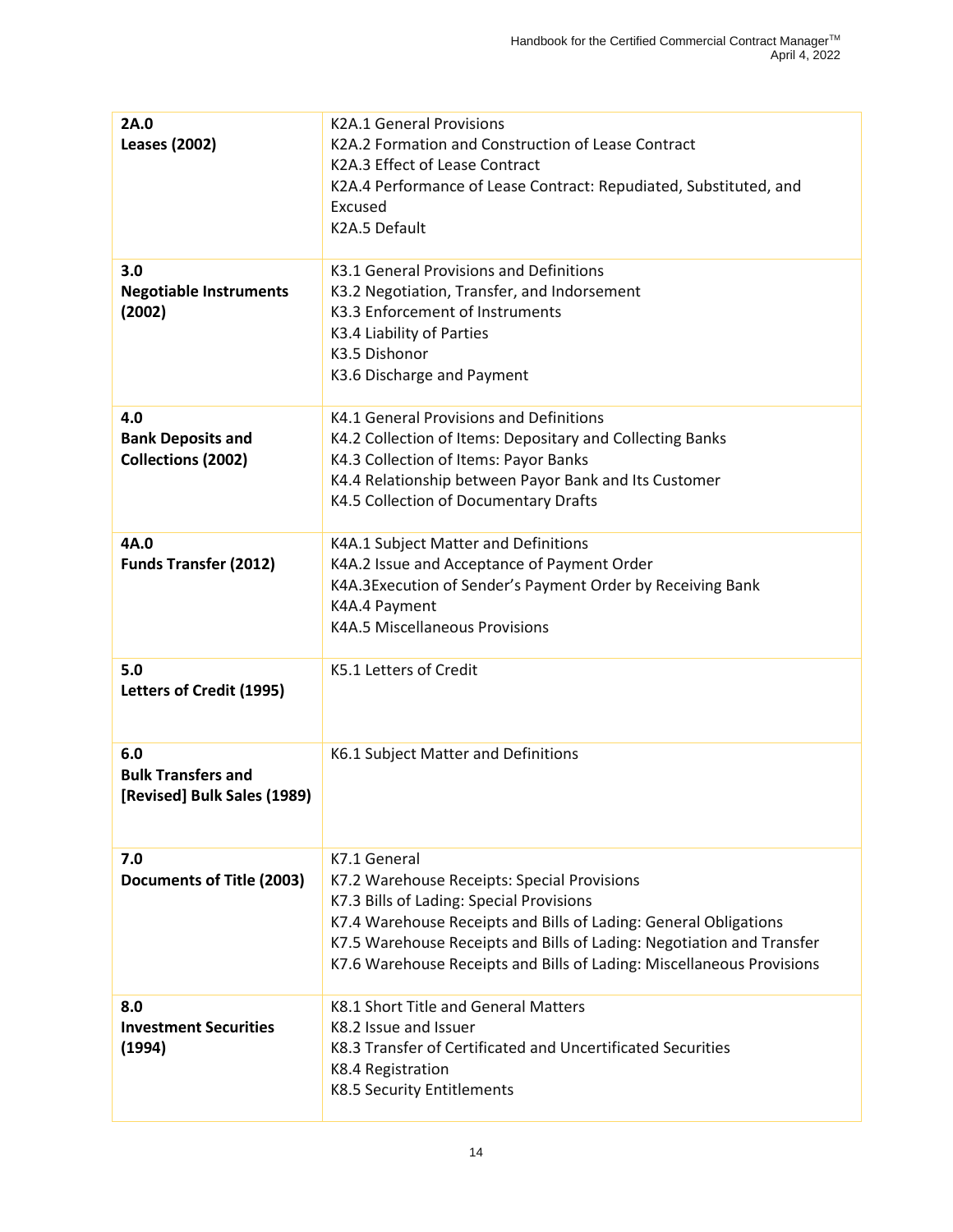| 9.0                         | K9.1 General Provisions                                                    |
|-----------------------------|----------------------------------------------------------------------------|
| <b>Secured Transactions</b> | K9.1.1 Short Title, Definitions, and General Concepts                      |
| (2010)                      | K9.1.2 Applicability of Article                                            |
|                             | K9.2 Effectiveness of Security Agreement; Attachment of Security Interest; |
|                             | Rights of Parties to Security Agreement                                    |
|                             | K9.2.1 Effectiveness and Attachment                                        |
|                             | K9.2.2 Rights and Duties                                                   |
|                             | K9.3 Perfection and Priority                                               |
|                             | K9.3.1 Law Governing Perfection and Priority                               |
|                             | K9.3.2 Reserved                                                            |
|                             | K9.3.3 Priority                                                            |
|                             | K9.3.4 Rights of Bank                                                      |
|                             | K9.4 Rights of Third Parties                                               |
|                             | K9.5 Filing                                                                |
|                             | K9.5.1 Filing Office; Contents and Effectiveness of Financing Statement    |
|                             | K9.5.2 Duties and Operation of Filing Office                               |
|                             | K9.6 Default                                                               |
|                             | K9.6.1 Default and Enforcement of Security Interest                        |
|                             |                                                                            |

#### **Sample Exam Questions**

The following are sample CCCM<sup>TM</sup> exam questions. The intent is to provide an indicator as to how the questions are constructed. The correct responses are in bold font. Also, there are no options on the exam with "all of the above", "none of the above", or any other option where multiple options are correct or incorrect. In addition, there are no true/false, fill-in, or short answer questions.

- 1. Which of the following is another term for a receiver in equity?
	- a. Bank
	- b. Consumer
	- **c. Creditor**
	- d. Defendant
- 2. Select the term describing damages payable by either party for default, or any other act or omission, including indemnity for loss or diminution of anticipated tax benefits or loss or damage to the lessor's residual interest.
	- a. Residual damages
	- b. Consequential damages
	- **c. Liquidation of damages**
	- d. Default of damages

#### **Establishing the Passing Score**

NCMA has determined the passing score for the CCCMTM exam is **70%**. All questions are valued at equal weight, and your final score is calculated by totaling the points you have earned on the exam.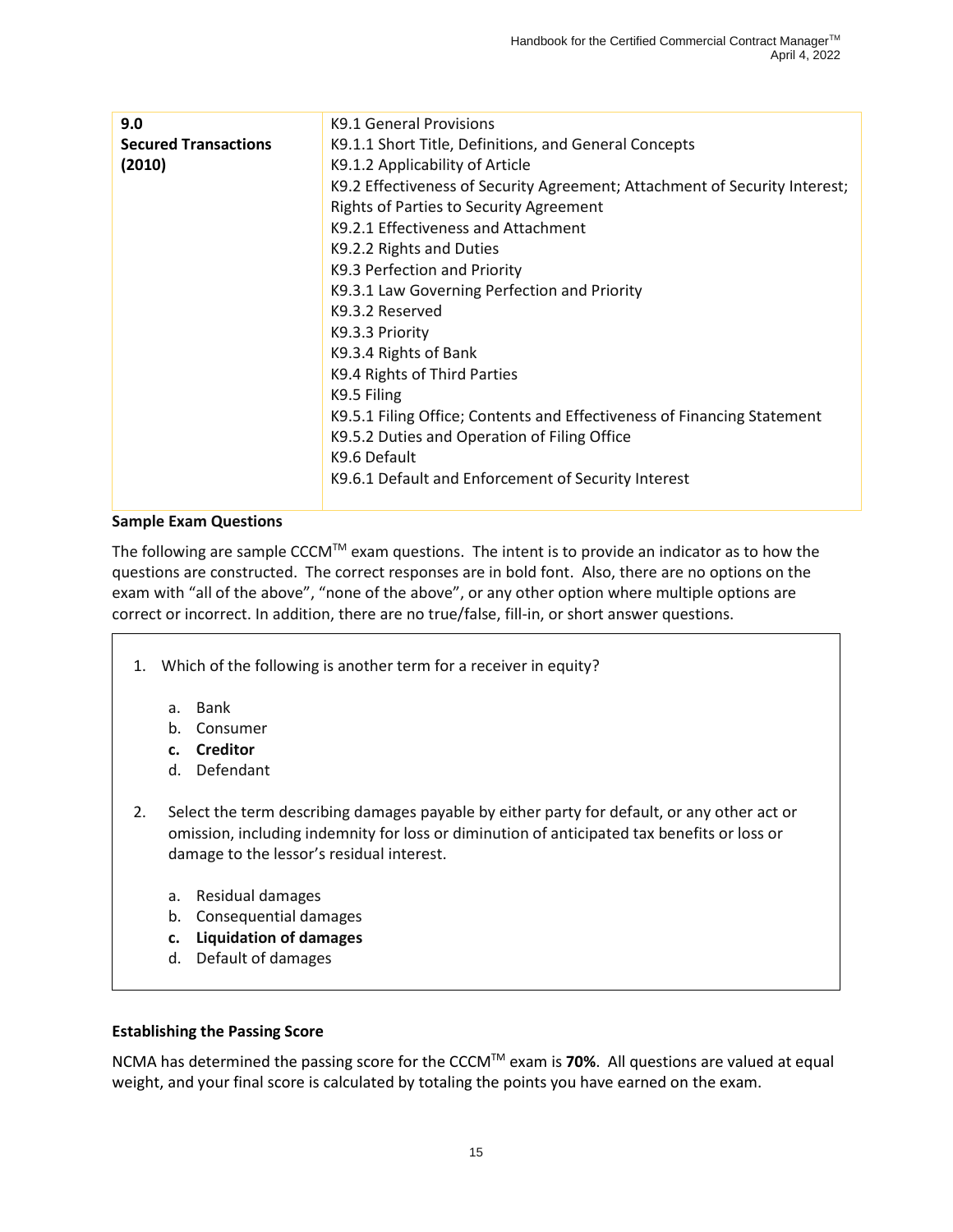#### **NCMA Exam Security and Confidentiality**

The exam, answer sheets, worksheets, and/or any other exam or exam-related materials remain the sole and exclusive property of NCMA. These materials are confidential and, unless directed by valid and lawful subpoena or court order, are not available for review by any person or organization for any reason.

Exam (pass/fail) results are confidential and will not be disclosed to anyone without candidate consent, unless directed by valid and lawful subpoena or court order. If you would like your exam results to be released to a third party, you must provide NCMA with a written request that specifically identifies the types of details (e.g., exam date, pass/fail status, etc.) about the exam results that the third-party person or organization should receive.

When you submit any NCMA certification application, you agree to abide by the NCMA Exam Confidentiality Agreement (found in this handbook). Among other things, this document addresses postexam questions and discussions. It states: *"…Furthermore, I agree not to discuss, debrief or disclose, in any manner, the specific content of NCMA exam questions and answers, to any individual."*

Any such discussion would be a potential violation of the [Certification Policies & Procedures](https://www.ncmahq.org/Web/Certification/Certification-Policies-and-Procedures-Agreement/Web/Certification/Certification-Policies-and-Procedures-Agreement.aspx?hkey=aa46c8c3-7eb0-40b3-9175-9b654b87c7b0) Agreement and thus, could affect the status of your certification, up to and including revocation of your certification or permanent suspension from any NCMA certification exams.

#### **Preliminary Exam Scores**

Any score provided at the conclusion of a candidate's testing session is considered preliminary until the candidate receives notice from NCMA that the result is official.

#### **Exam Report**

Exam results are provided immediately on-screen after submission (results will not be printed by the Testing Center). However, any score provided at the conclusion of a candidate's exam session is considered preliminary until the candidate receives notice from NCMA that the result is official.

#### **Reexamination(s) Policies and Procedures**

When your application is approved, you are granted a one-year eligibility period in which to pass the exam. During the eligibility period, you may take the exam up to three (3) times because candidates do not always pass the exam on their first attempt. Gauge your time carefully to leave enough time during the eligibility period to retake the exam, if needed.

Reexam fees apply to the second and third attempts to pass the exam. If you do not pass the exam there is a required waiting period before you can sit for another attempt. The intent of this waiting period is to allow for additional exam preparation.

If your eligibility period expires without you passing the exam, you must reapply for the certification. The following figure presents reexam fees, wait periods, and other comments applicable to retaking exams.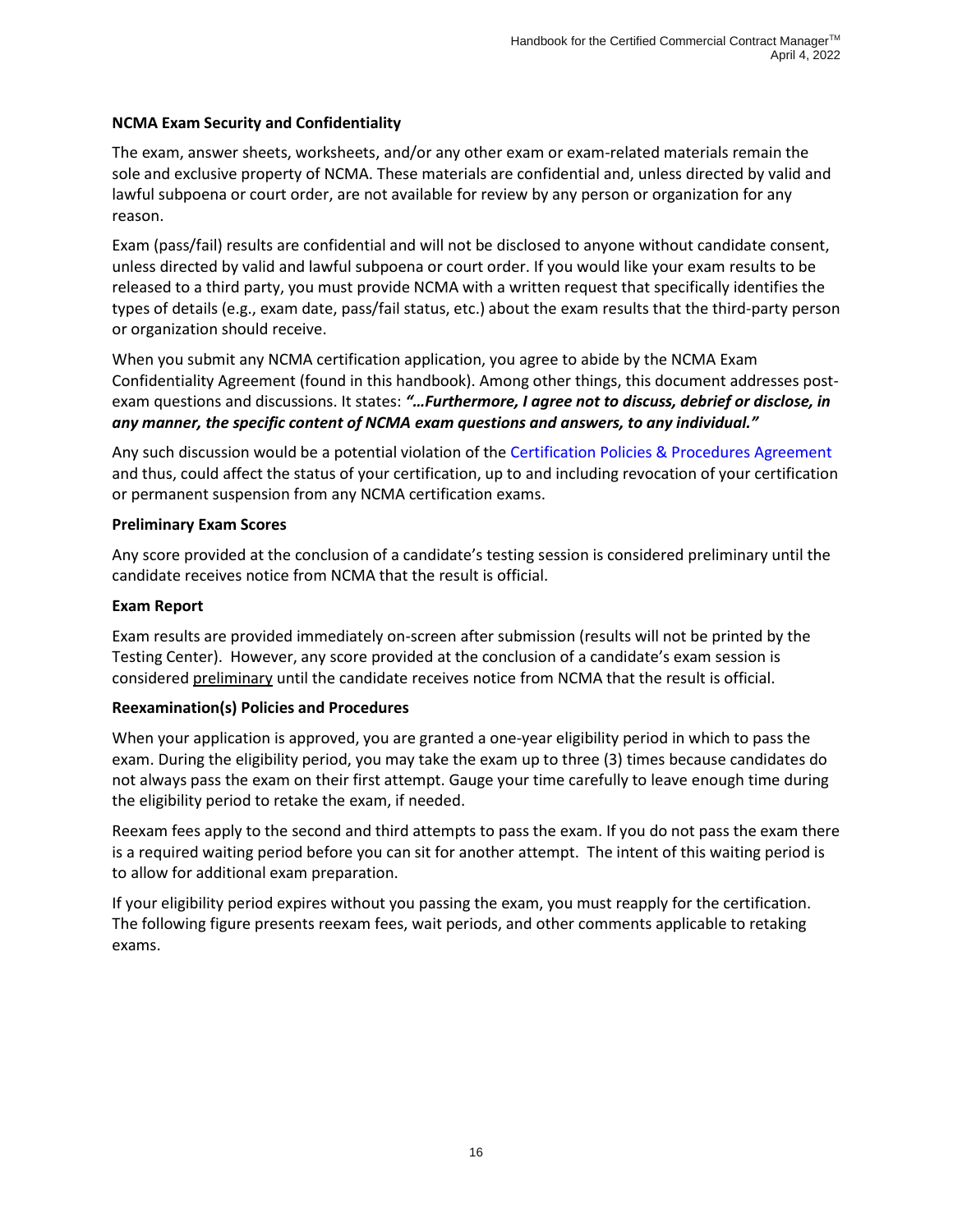| <b>Action</b>                  | <b>Fees</b>         | <b>Comments</b>                     |
|--------------------------------|---------------------|-------------------------------------|
| <b>Attempt 1 Exam Fee</b>      | \$135 (US & Canada) | To retest after attempt 1, you must |
| (payable when scheduling exam) | \$160 (all others)  | wait 30 days and return to Step 3   |
| <b>Attempt 2 Exam Fee</b>      | \$135 (US & Canada) | To retest after attempt 2, you must |
| (payable when scheduling exam) | \$160 (all others)  | wait 60 days and return to Step 3   |
| <b>Attempt 3 Exam Fee</b>      | \$135 (US & Canada) | To retest after attempt 3, you must |
| (payable when scheduling exam) | \$160 (all others)  | wait 90 days and return to Step 1   |

The CCCM™ requirements and exam structure may be occasionally revised. It is your responsibility to understand the current requirements and exam structure. Please be sure to monitor this handbook for possible revisions. If you have any questions, please contact NCMA.

# <span id="page-19-0"></span>**Step 5. Certification**

Once you have been notified directly by NCMA that you have officially passed the exam and you have met all requirements, you are granted the CCCM™. You may refer to yourself as a CCCM™ holder as long as you have an active certification status. You are authorized to use the CCCM™ designation in block letters after your name on business cards, personal letterhead, resumes, websites, and in your email signature.

Please note that as part of the application process, you agreed to adhere to the [NCMA Certification](https://www.ncmahq.org/Web/Certification/Certification-Policies-and-Procedures-Agreement/Web/Certification/Certification-Policies-and-Procedures-Agreement.aspx?hkey=aa46c8c3-7eb0-40b3-9175-9b654b87c7b0)  [Policies and Procedures](https://www.ncmahq.org/Web/Certification/Certification-Policies-and-Procedures-Agreement/Web/Certification/Certification-Policies-and-Procedures-Agreement.aspx?hkey=aa46c8c3-7eb0-40b3-9175-9b654b87c7b0) Agreement and th[e NCMA Code of Ethics.](https://www.ncmahq.org/Web/About/Leadership/Code-of-Ethics/Web/About/Leadership/Code-of-Ethics.aspx?hkey=b4fda743-1ea3-428d-a139-a51be5994134) This means, among other things, that you will only use the CCCM™ designation in the manner stated above and that you will not use the CCCM™ designation in company names, domain names, product names, or any other unauthorized manner.

#### **Certificate**

Your certificate and letter will be mailed to you at the beginning of the next month following certification.

#### **Public Information**

Upon request, NCMA will verify and provide information as to whether an individual holds a current, valid certification and the scope of that certification, except where the law requires such information not to be disclosed.

## <span id="page-19-1"></span>**Step 6. Recertification**

Immediately upon certification, the 5-year recertification cycle starts. To continue to hold the CCCM™ in good standing, you are required to earn sixty (60) Continuing Professional Education (CPE) and recertify by December 31 following five (5) full years of certification. For instance, if you earn the CCCMTM any time in 2021, you must recertify by December 31, 2026 with 60 CPE. Following this same example, the next recertification cycle will end on December 31, 2031.

As you approach the end of your 5-year cycle, as a courtesy, NCMA will send emails to remind you of your need to recertify. These notices will be sent to the email you have on file with NCMA. Please keep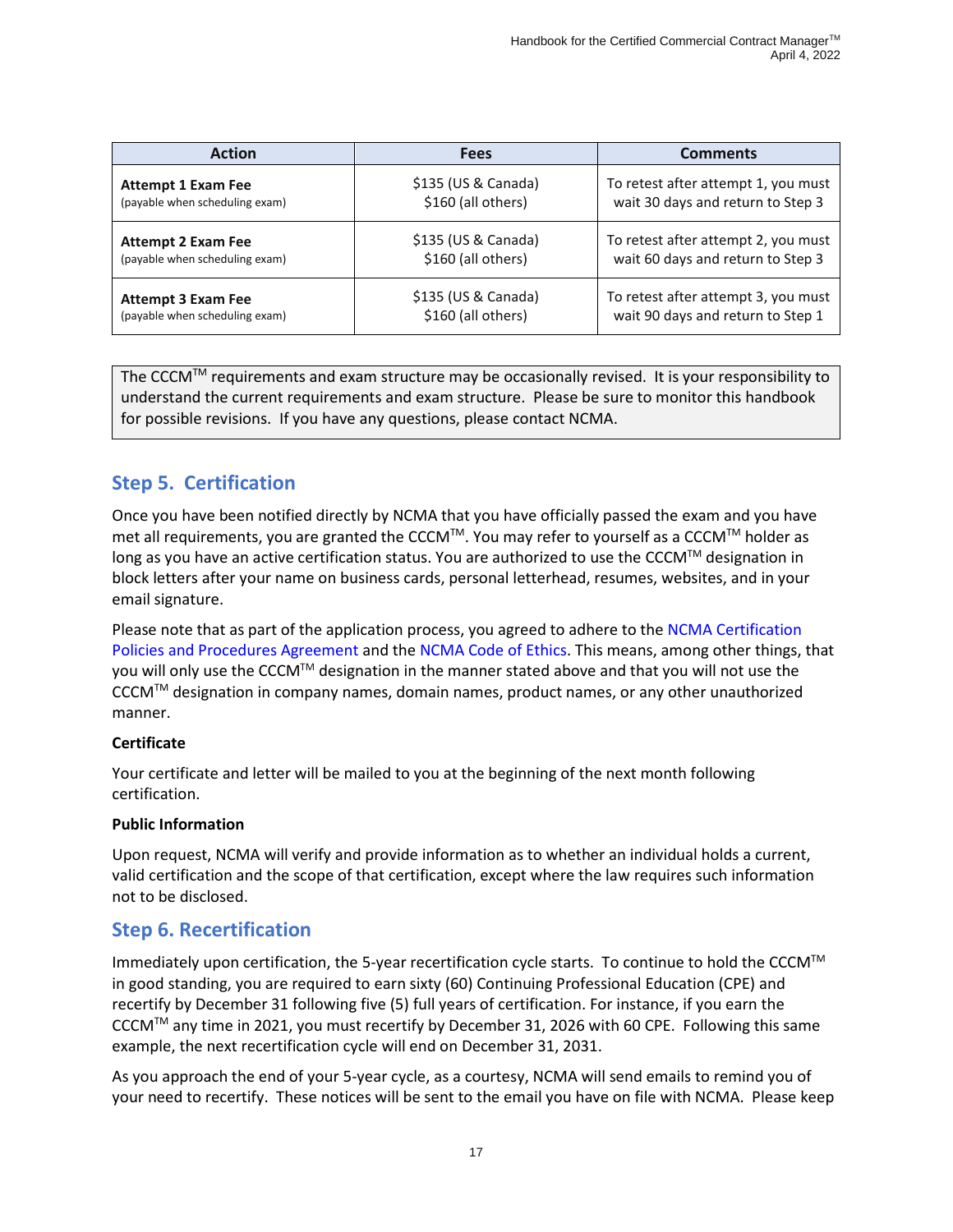in mind that you are responsible to keep your email address up to date. If your email is not up to date, you will not receive the reminders.

It is the responsibility of the certificant to track, plan, and achieve the recertification requirements.

The CCCM<sup>TM</sup> requirements may be revised from time to time. When revisions occur, NCMA will make a public announcement and contact you as a certificant in good standing at the email address in your NCMA profile. However, it is your responsibility to understand and comply with the current requirements to be recertified. If you have any questions, please contact NCMA.

#### **Recertification Program Overview**

NCMA's recertification requirements support the continuous learning expected of our certification holders so they are always prepared to meet the demands of today's complex business environment. The purpose of the program is to:

- Enhance continuous learning and development among certification holders,
- Provide direction in development areas to ensure relevancy of certified practitioners,
- Encourage and recognize individualized learning opportunities,
- Offer a mechanism for attaining and recording professional development activities, and
- Sustain the value of NCMA certifications.

Everyone who earns a CCCM™ must actively maintain their certification(s) through continuous learning and renewal of their certification(s) every 5 years.

Being actively engaged in professional development and learning activities allows certification holders to earn CPE, fulfilling the continuing certification requirements and ultimately growing and developing as a practitioner.

NCMA recognizes that each individual has different professional needs and desires. The recertification program is designed to be flexible so it can adapt to those needs and allow you to customize your activities. The program provides a general framework and guidance—you determine your ultimate development path.

For details and instructions on how to earn and track CPE, download the *[Contract Management](https://www.ncmahq.org/docs/default-source/standards-certification-files/cpeguide.pdf?sfvrsn=5899d5d3_2)  [Continuing Professional Education Guide](https://www.ncmahq.org/docs/default-source/standards-certification-files/cpeguide.pdf?sfvrsn=5899d5d3_2)<sup>™</sup> (CPE Guide<sup>™)</sup>.* 

| <b>Action</b>                      | Fee             | <b>CPE Requirement</b>       |
|------------------------------------|-----------------|------------------------------|
| <b>Recertification Application</b> | \$95 Member     | Evidence of 60 CPE           |
| (15 business days to process)      | \$145 Nonmember | (must conform to CPE Guide™) |

#### **Application Review**

The application review will take up to 15 business days to process. Please keep in mind that:

- You agree to abide by the [NCMA Code of Ethics](https://www.ncmahq.org/Web/About/Leadership/Code-of-Ethics/Web/About/Leadership/Code-of-Ethics.aspx?hkey=b4fda743-1ea3-428d-a139-a51be5994134) and the [NCMA Certification Policies &](https://www.ncmahq.org/Web/Certification/Certification-Policies-and-Procedures-Agreement/Web/Certification/Certification-Policies-and-Procedures-Agreement.aspx?hkey=aa46c8c3-7eb0-40b3-9175-9b654b87c7b0)  [Procedures Agreement;](https://www.ncmahq.org/Web/Certification/Certification-Policies-and-Procedures-Agreement/Web/Certification/Certification-Policies-and-Procedures-Agreement.aspx?hkey=aa46c8c3-7eb0-40b3-9175-9b654b87c7b0)
- The same type of documentation used to verify CPE in recertification is the same as that used in the certification process; and
- Any requests for additional information on an incomplete recertification application does not extend the recertification deadline.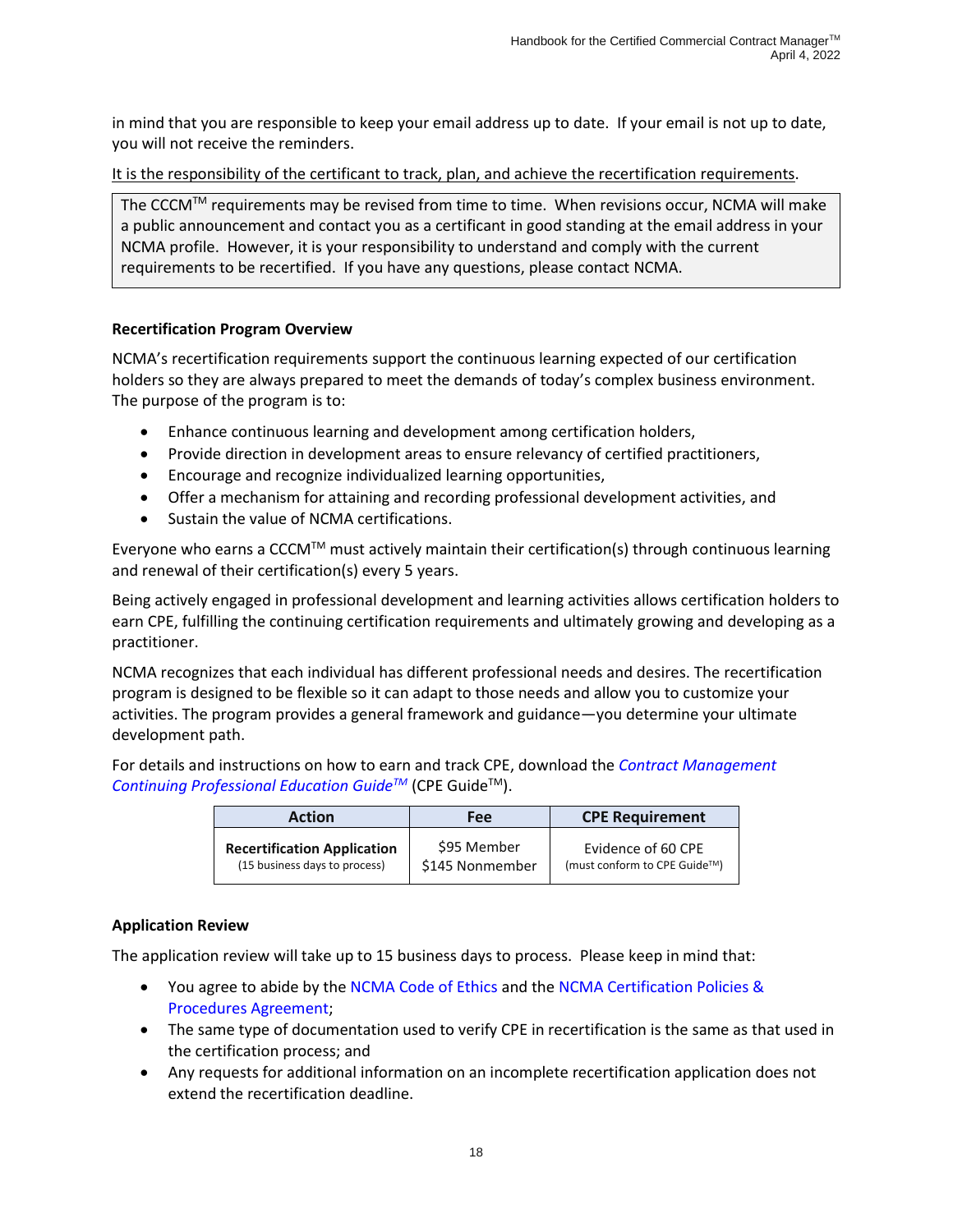#### **Recertification Notification**

Upon recertification, NCMA will issue a letter to recognize the accomplishment along with a gold seal with the updated year of recertification to place on your certificate.

# <span id="page-21-0"></span>**Step 7. Retired Status**

The retired certification status allows individuals to continue to be recognized for achieving NCMA certification(s) after leaving the contract management profession or related fields. Retired certification status does not require the CPE requirements of the active certifications, which may no longer provide value to a retired individual.

#### **Eligibility**

Those eligible to apply for the retired certification status must meet the following criteria:

- The individual must hold an active CCCM<sup>TM</sup> in good standing for at least 10 years;
- Provide 60 CPE hours; and
- The individual must be, or soon to be, separated from the contract management profession or related fields.

#### **Applying**

- Applicants must complete the retired certification application form and include a one-time, nonrefundable \$95 (NCMA member)/\$145 (nonmember) application fee.
- Individuals with a retired certification status designation must adhere to the same [Code of](https://www.ncmahq.org/about/leadership/code-of-ethics)  [Ethics](https://www.ncmahq.org/about/leadership/code-of-ethics) as active certificants and may be subject to revocation in the event of a Code violation.
- If the individual with the retired certification status becomes re-employed within the contract management profession or a related field, he or she must discontinue use of the retired status designation and reactivate the certification.
- Applicants are not required to be NCMA members to hold the retired certification status.

#### **Rights and Privileges**

Individuals who qualify for retired certification status may use the applicable NCMA certification followed by the retired designation (Retired) after their name and all forms of address to indicate their status. For example, "John Smith, CCCM™ (Retired)" signifies a retired CCCM™ certification.

#### **Restrictions**

Retired certification designees may not use the applicable NCMA certification without the "(Retired)" suffix, and they are not entitled to use or hold themselves out to the public as an active NCMA certificant.

# <span id="page-21-1"></span>**Step 8. Credential Suspension**

Certificants must plan accordingly and attain new CPE throughout the 5-year recertification cycle. Complete recertification applications must be submitted by December 31. Recertification applications postmarked or emailed after December 31 are considered "suspended." Applications submitted from January 1 to March 31 will be assessed an additional nonrefundable \$75 late fee.

During this period of suspension, you are not authorized to present yourself as holding an active CCCMTM.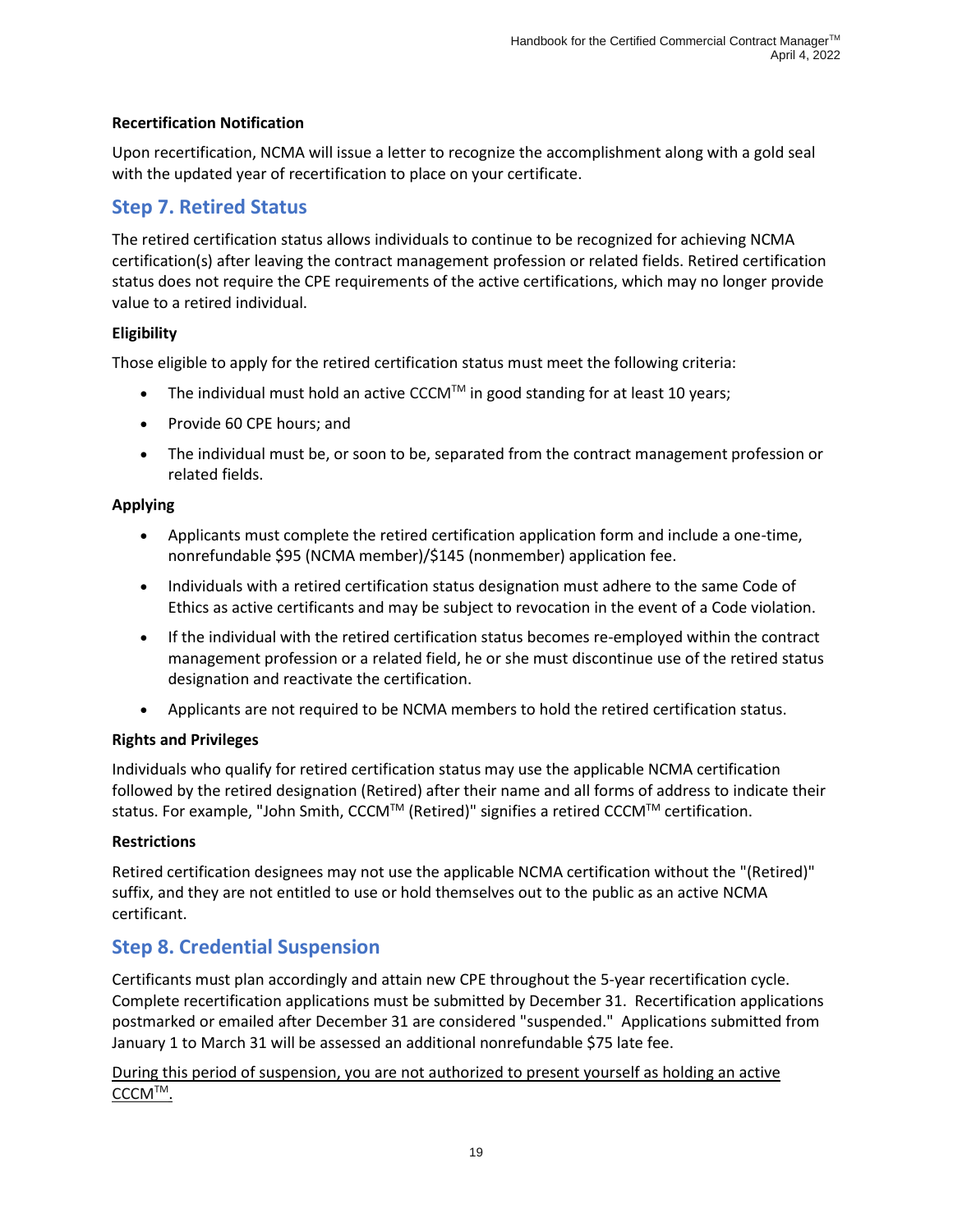Please keep in mind that any requests for additional information on an incomplete recertification application does not extend the suspension deadline.

# <span id="page-22-0"></span>**Step 9. Credential Expiration**

Applications received after March 31 are not accepted and the certification is expired. As of April 1, you are not authorized to present yourself as holding an active CCCM™.

To achieve an CCCM<sup>TM</sup>, the current certification process must be followed from the beginning. If you achieve an active CCCM™ again, the effective date will be as of the current date NCMA notifies you of the accomplishment. You will not be retroactively certified to cover the gap in which you did not hold an active CCCM™.

# <span id="page-22-1"></span>**Certification Complaints Process**

All complaints regarding the certification process are governed by the NCMA Certification Complaints Procedures. Examples of a complaint include but are not limited to:

- Dissatisfaction with a certification process,
- Dissatisfaction with exam content, or
- Dissatisfaction with the exam administration.

All certification related complaints must be reported within 30 days of the event/incident cited, made in writing, and sent to NCMA:

- Via email at [certification@ncmahq.org,](mailto:certification@ncmahq.org) or
- Via postal mail at 21740 Beaumeade Circle, Suite 125, Ashburn, VA 20147

All complaints should include evidence supporting the reason for the complaint and the nature of the request, including all reasons why the action or decision should be changed. A complaint must include:

- Date;
- Name and e-mail address of the complainant;
- Name against whom the complaint is made, if applicable;
- Reference to the NCMA certification policy and/or procedure that was allegedly violated;
- A description of how the policy and/or procedure was allegedly violated; and
- Any applicable evidence that supports the complaint.

We will acknowledge, in writing, your complaint within 3 business days of receipt. If a complaint is missing any necessary information, you will be informed and allowed an additional 30 days to supply the missing information. If the required information is not submitted within that time, the request will be closed. The review and validation of the complaint will occur in a constructive, impartial, and timely manner. You will be notified of the outcome within 3 business days of the decision being made. A record of the complaint, including any subsequent action(s) taken, and the decision made will be maintained by NCMA. All information pertaining to the complaint will remain confidential.

You have the right to appeal the decision on your complaint within 10 calendar days of the notification of the decision rendered. The appeal must be submitted in writing and can be sent via email or mail to one of the addresses listed above. Please see the following section for appeals procedures.

# <span id="page-22-2"></span>**Certification Appeals Process**

All challenges to NCMA's Certification Program are governed by the NCMA Certification Appeals Procedure. This appeal process is the only method to review decisions made by NCMA regarding desired certification status. Examples of an appeal include but are not limited to: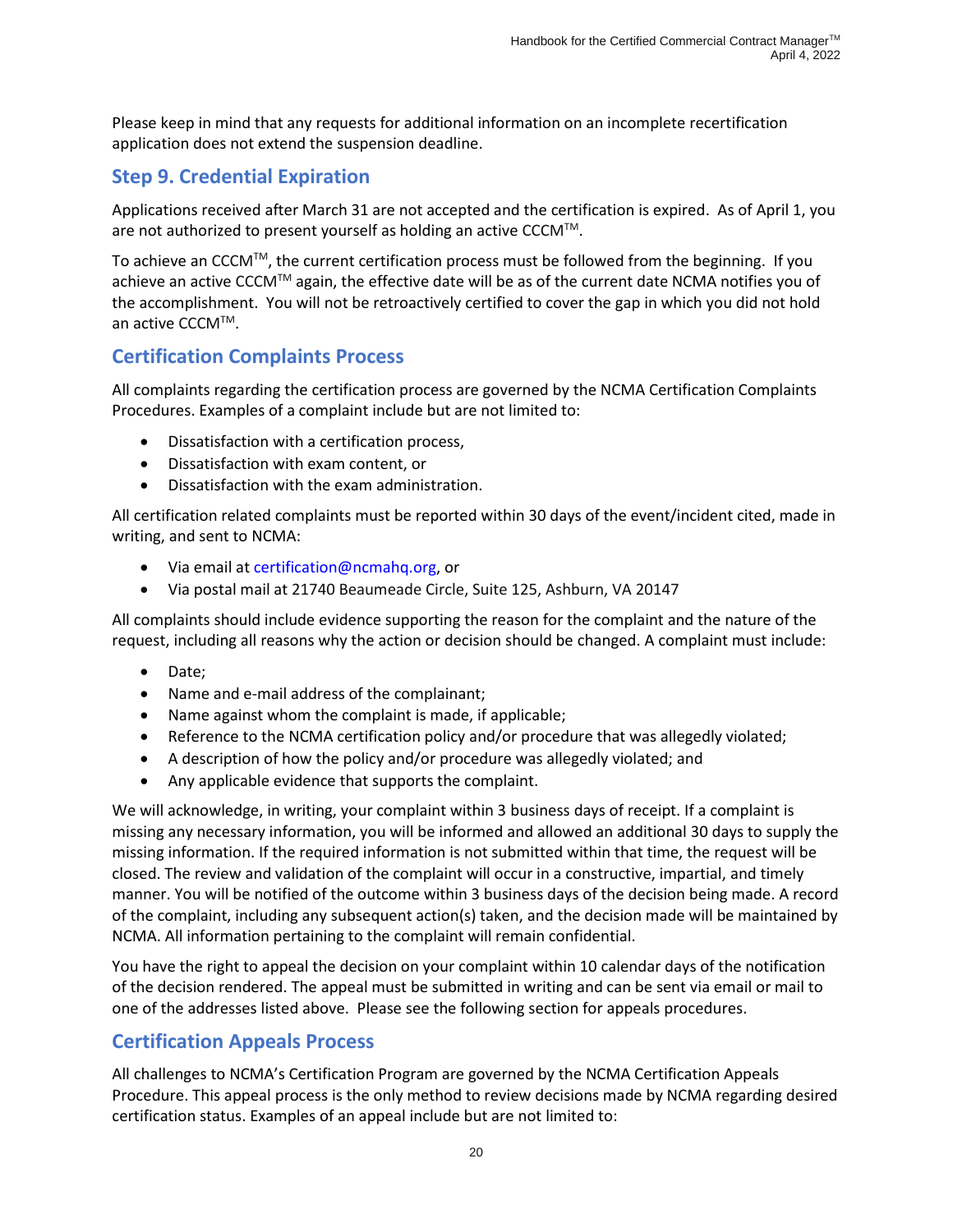- Rejection of a certification application,
- Decision of a filed complaint, or
- Failure to meet requirements resulting in a certification being suspended or terminated.

All certification related appeals must be reported within 30 days of the event/incident cited, made in writing, and sent to the NCMA Certification Staff:

- Via email at [certification@ncmahq.org](mailto:certification@ncmahq.org) or
- Via postal mail at 21740 Beaumeade Circle, Suite 125, Ashburn, VA 20147.

To request an appeal, you must submit a request and include evidence supporting the reason for the appeal and the nature of the request, including all reasons why the action or decision should be changed. An appeal must include:

- Name and e-mail address of the appellant,
- A description of why the appeal should be granted, and
- Any applicable evidence that supports the appeal.

We will acknowledge, in writing, your appeal within 3 business days of receipt. The review and validation of the appeal will occur in a constructive, impartial, and timely manner. You will be notified of the appeal decision within 30 days of NCMA's receipt of the appeal, unless circumstances warrant a delay. If a delay is expected, you will be notified. A record of the appeal, including any subsequent action(s) taken, and the decision made will be maintained by NCMA. All information pertaining to the appeal will remain confidential.